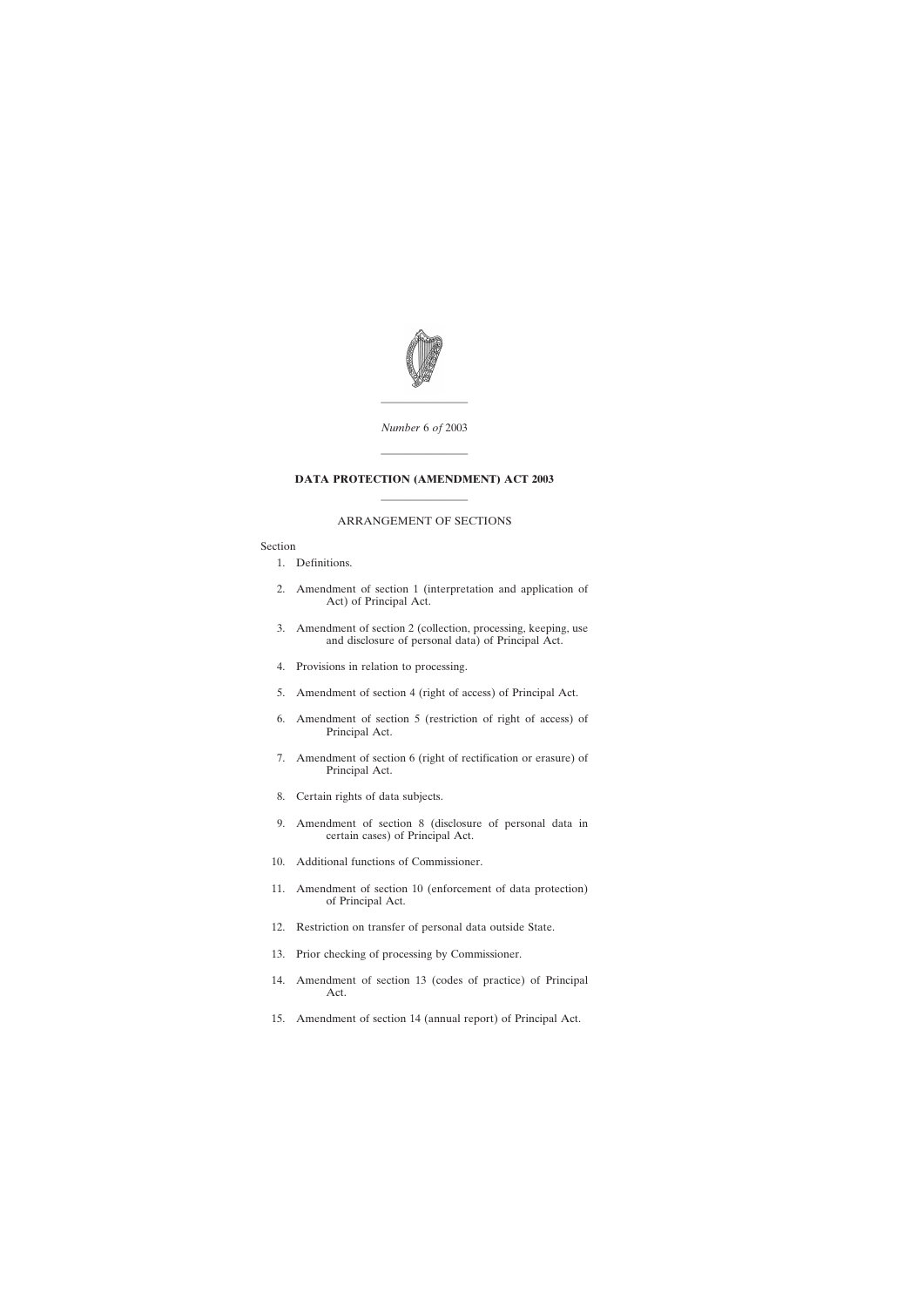Section

- [16. Amendment of section 16 \(the register\) of Principal Act.](#page-33-0)
- [17. Amendment of section 17 \(applications for registration\) of](#page-33-0) [Principal Act.](#page-33-0)
- [18. Amendment of section 18 \(duration and continuance of](#page-34-0) [registration\) of Principal Act.](#page-34-0)
- [19. Amendment of Section 31 \(penalties\) of Principal Act.](#page-34-0)
- [20. Amendment of Second Schedule \(the Data Protection](#page-34-0) [Commissioner\) to Principal Act.](#page-34-0)
- [21. Journalism, literature and art.](#page-35-0)
- [22. Repeals and Revocation.](#page-35-0)
- [23. Short title, collective citation, construction and com](#page-36-0)[mencement.](#page-36-0)

————————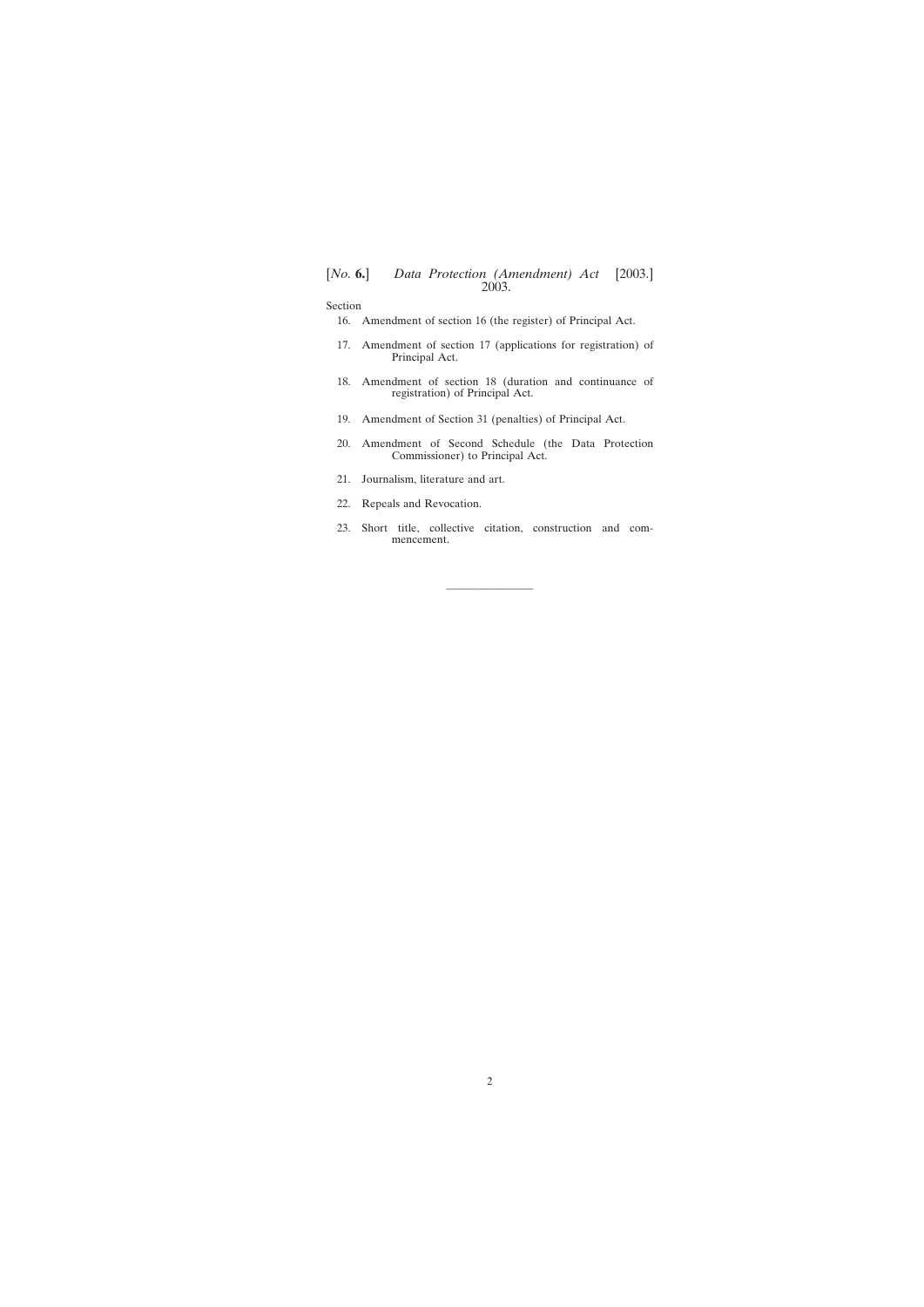# Acts Referred to

| Data Protection Act 1988                | 1988, No. 25 |
|-----------------------------------------|--------------|
| Dentists Act 1985                       | 1985, No. 9  |
| Freedom of Information Act 1997         | 1997, No. 13 |
| Interpretation Act 1937                 | 1937, No. 38 |
| Medical Practitioners Act 1978          | 1978, No. 4  |
| National Archives Act 1986              | 1986, No. 11 |
| Social Welfare (Consolidation) Act 1993 | 1993, No. 27 |
| Statistics Act 1993                     | 1993, No. 21 |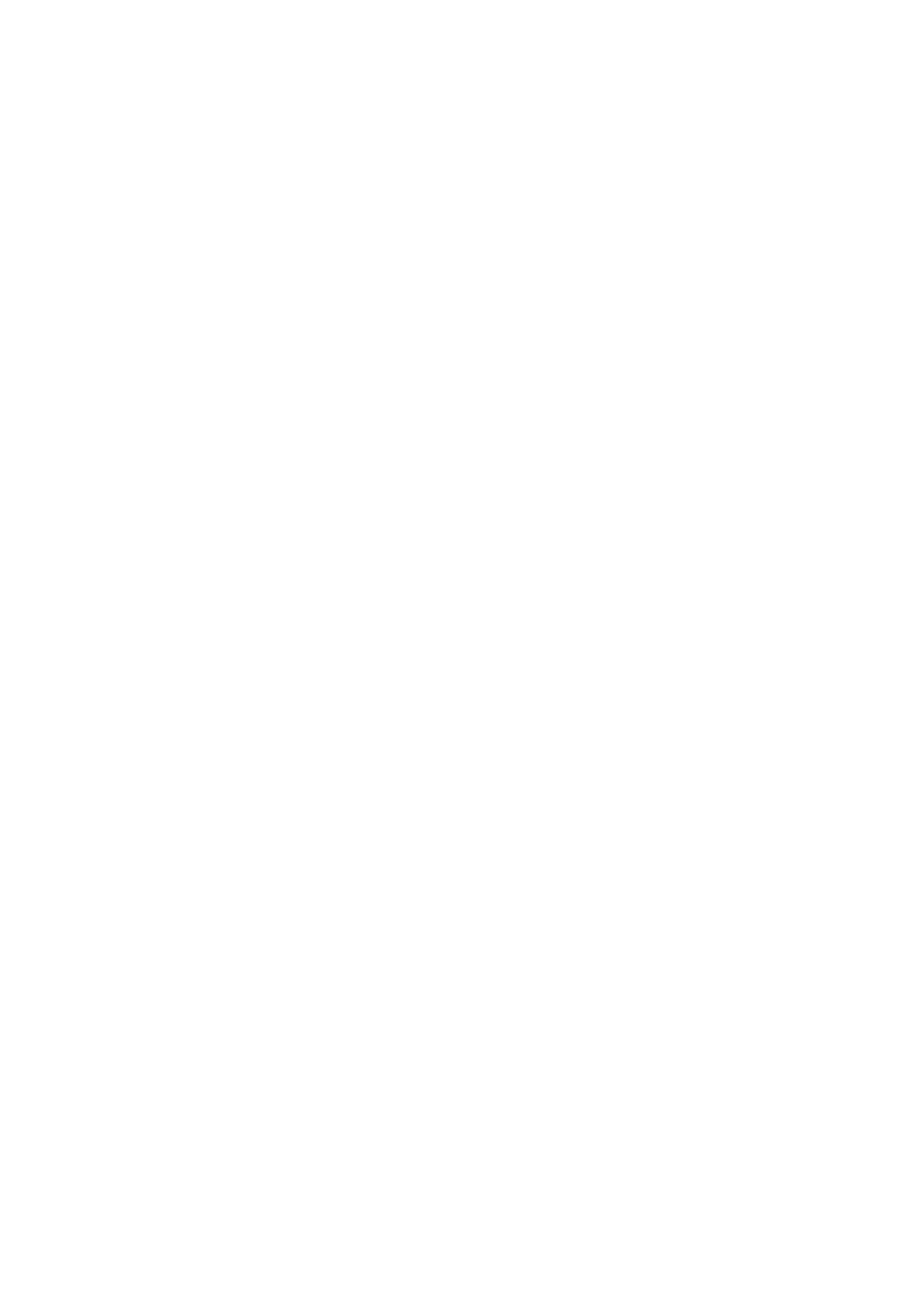<span id="page-4-0"></span>

*Number* 6 *of* 2003

————————

————————

# **DATA PROTECTION (AMENDMENT) ACT 2003**

————————

AN ACT TO GIVE EFFECT TO DIRECTIVE 95/46/EC OF THE EUROPEAN PARLIAMENT AND OF THE COUNCIL OF 24 OCTOBER 1995 ON THE PROTECTION OF INDIVID-UALS WITH REGARD TO THE PROCESSING OF PER-SONAL DATA AND ON THE FREE MOVEMENT OF SUCH DATA, FOR THAT PURPOSE TO AMEND THE DATA PROTECTION ACT 1988 AND TO PROVIDE FOR RELATED MATTERS. [10*th April,* 2003]

BE IT ENACTED BY THE OIREACHTAS AS FOLLOWS:

**1.**—In this Act—

''Minister'' means Minister for Justice, Equality and Law Reform;

"the Principal Act" means the Data Protection Act 1988.

**2.**—Section 1 of the Principal Act is amended—

- $(a)$  in subsection  $(1)$ 
	- (i) by the insertion of the following definitions:

'''the *Act of 2003*' means the *Data Protection (Amendment) Act 2003*;

'automated data' means information that—

- (*a*) is being processed by means of equipment operating automatically in response to instructions given for that purpose, or
- (*b*) is recorded with the intention that it should be processed by means of such equipment;

'blocking', in relation to data, means so marking the data that it is not possible to process it for purposes in relation to which it is marked;

'the Directive' means Directive 95/46/EC of the European Parliament and of the Council of 24 October 1995 on the protection of individuals with

Amendment of section 1 (interpretation and application of Act) of Principal Act.

Definitions.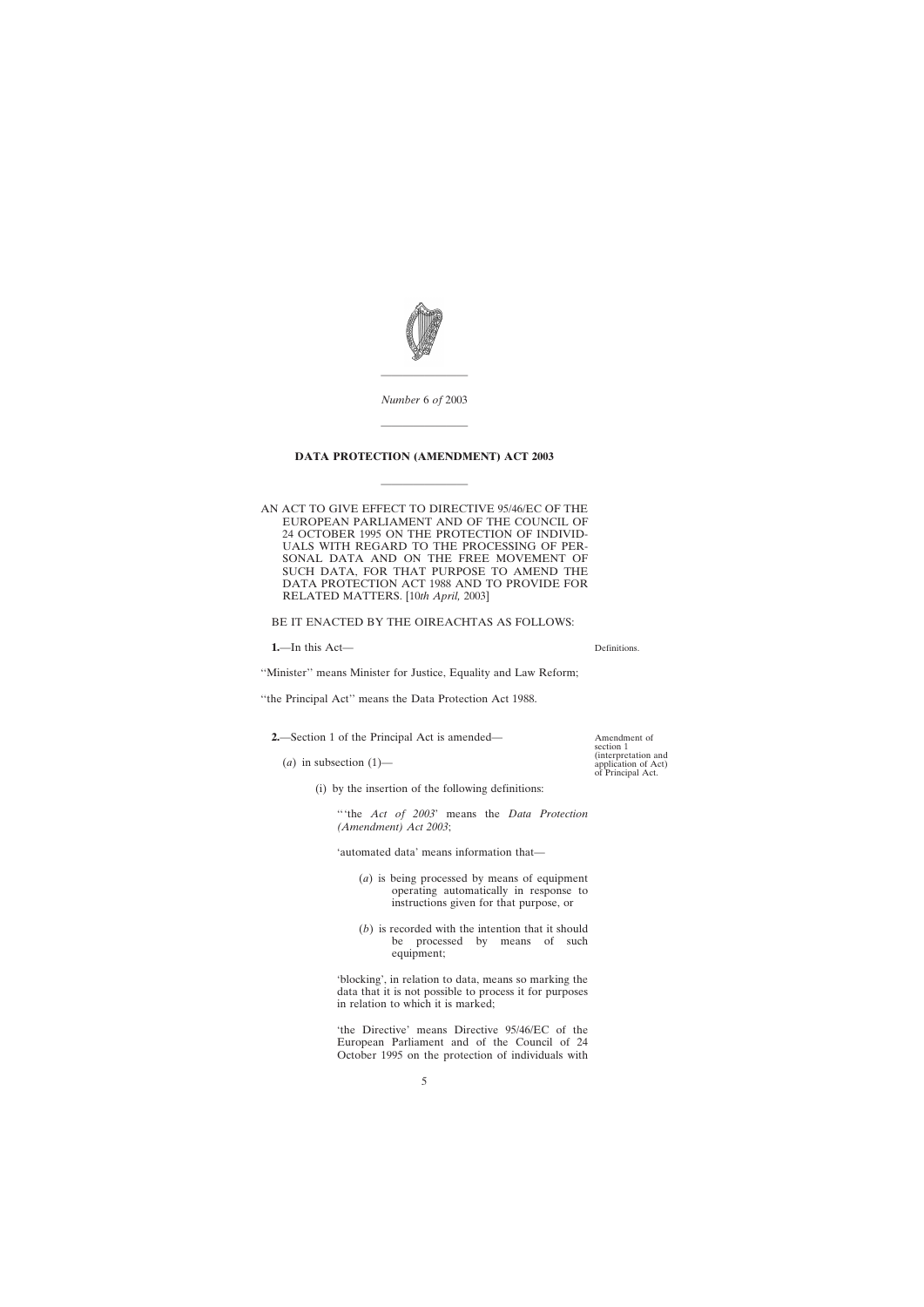regard to the processing of personal data and on the free movement of such data<sup>(1)</sup>;

'the EEA Agreement' means the Agreement on the European Economic Area signed at Oporto on 2 May 1992 as adjusted by the Protocol signed at Brussels on 17 March 1993;

'enactment' means a statute or a statutory instrument (within the meaning of the Interpretation Act 1937);

'the European Economic Area' has the meaning assigned to it by the EEA Agreement;

'manual data' means information that is recorded as part of a relevant filing system or with the intention that it should form part of a relevant filing system;

'relevant filing system' means any set of information relating to individuals to the extent that, although the information is not processed by means of equipment operating automatically in response to instructions given for that purpose, the set is structured, either by reference to individuals or by reference to criteria relating to individuals, in such a way that specific information relating to a particular individual is readily accessible;

'sensitive personal data' means personal data as to—

- (*a*) the racial or ethnic origin, the political opinions or the religious or philosophical beliefs of the data subject,
- (*b*) whether the data subject is a member of a trade union,
- (*c*) the physical or mental health or condition or sexual life of the data subject,
- (*d*) the commission or alleged commission of any offence by the data subject, or
- (*e*) any proceedings for an offence committed or alleged to have been committed by the data subject, the disposal of such proceedings or the sentence of any court in such proceedings;'',
- (ii) by the substitution of the following definition for the definition of ''data'':

'''data' means automated data and manual data;'',

(iii) by the substitution of the following for the definition of ''direct marketing'':

'''direct marketing' includes direct mailing other than direct mailing carried out in the course of political activities by a political party or its members, or a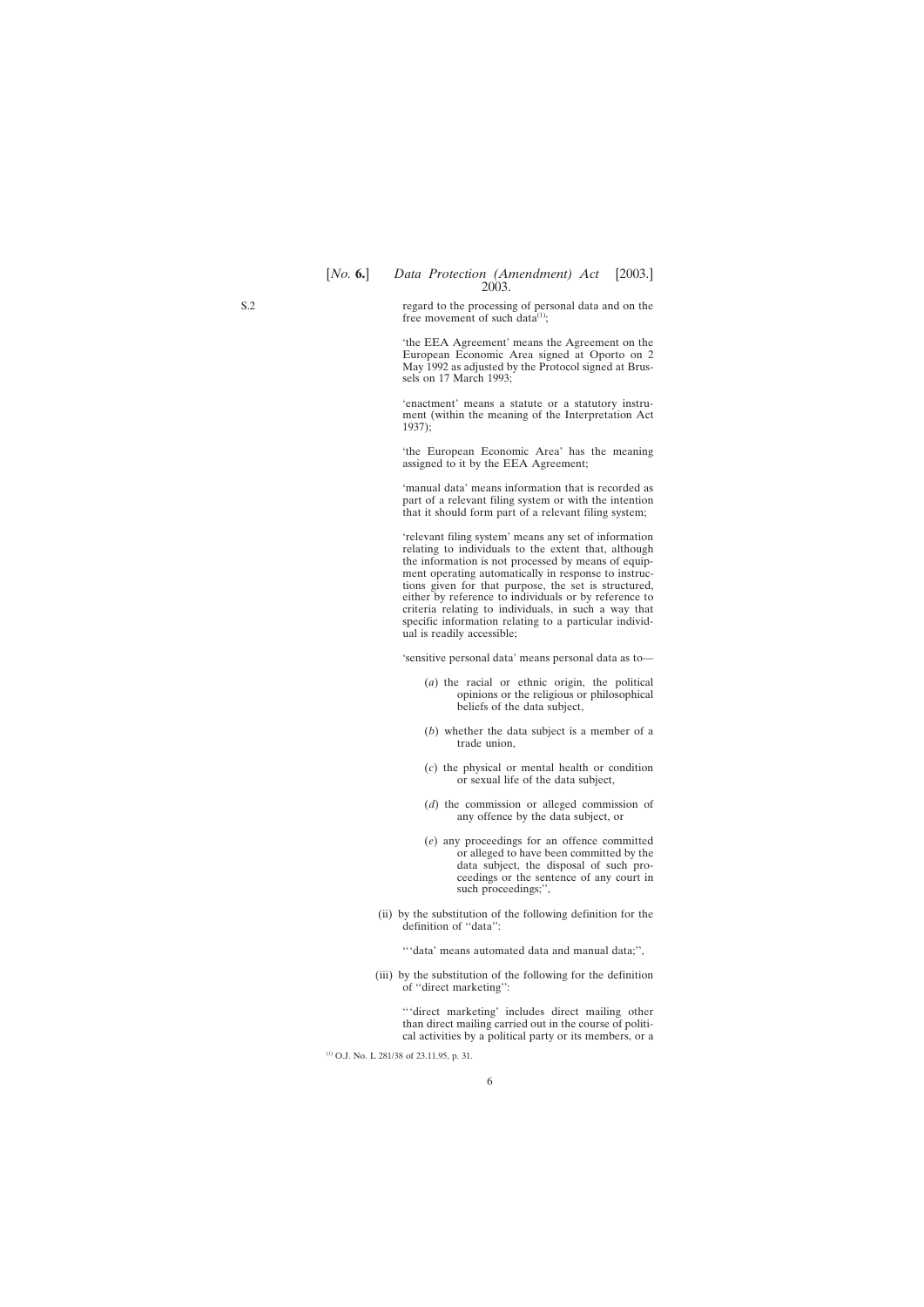body established by or under statute or a candidate S.2for election to, or a holder of, elective political office;'',

(iv) by the substitution of the following definition for the definition of ''personal data'':

'''personal data' means data relating to a living individual who is or can be identified either from the data or from the data in conjunction with other information that is in, or is likely to come into, the possession of the data controller;",

and

(v) by the substitution of the following definition for the definition of ''processing'':

'''processing', of or in relation to information or data, means performing any operation or set of operations on the information or data, whether or not by automatic means, including—

- (*a*) obtaining, recording or keeping the information or data,
- (*b*) collecting, organising, storing, altering or adapting the information or data,
- (*c*) retrieving, consulting or using the information or data,
- (*d*) disclosing the information or data by transmitting, disseminating or otherwise making it available, or
- (*e*) aligning, combining, blocking, erasing or destroying the information or data;",
- (*b*) by the insertion of the following subsections after subsection (3):

''(3A) A word or expression that is used in this Act and also in the Directive has, unless the context otherwise requires, the same meaning in this Act as it has in the Directive.

- (3B) (*a*) Subject to any regulations under section 15(2) of this Act, this Act applies to data controllers in respect of the processing of personal data only if—
	- (i) the data controller is established in the State and the data are processed in the context of that establishment, or
	- (ii) the data controller is established neither in the State nor in any other state that is a contracting party to the EEA Agreement but makes use of equipment in the State for processing the data otherwise than for the purpose of transit through the territory of the State.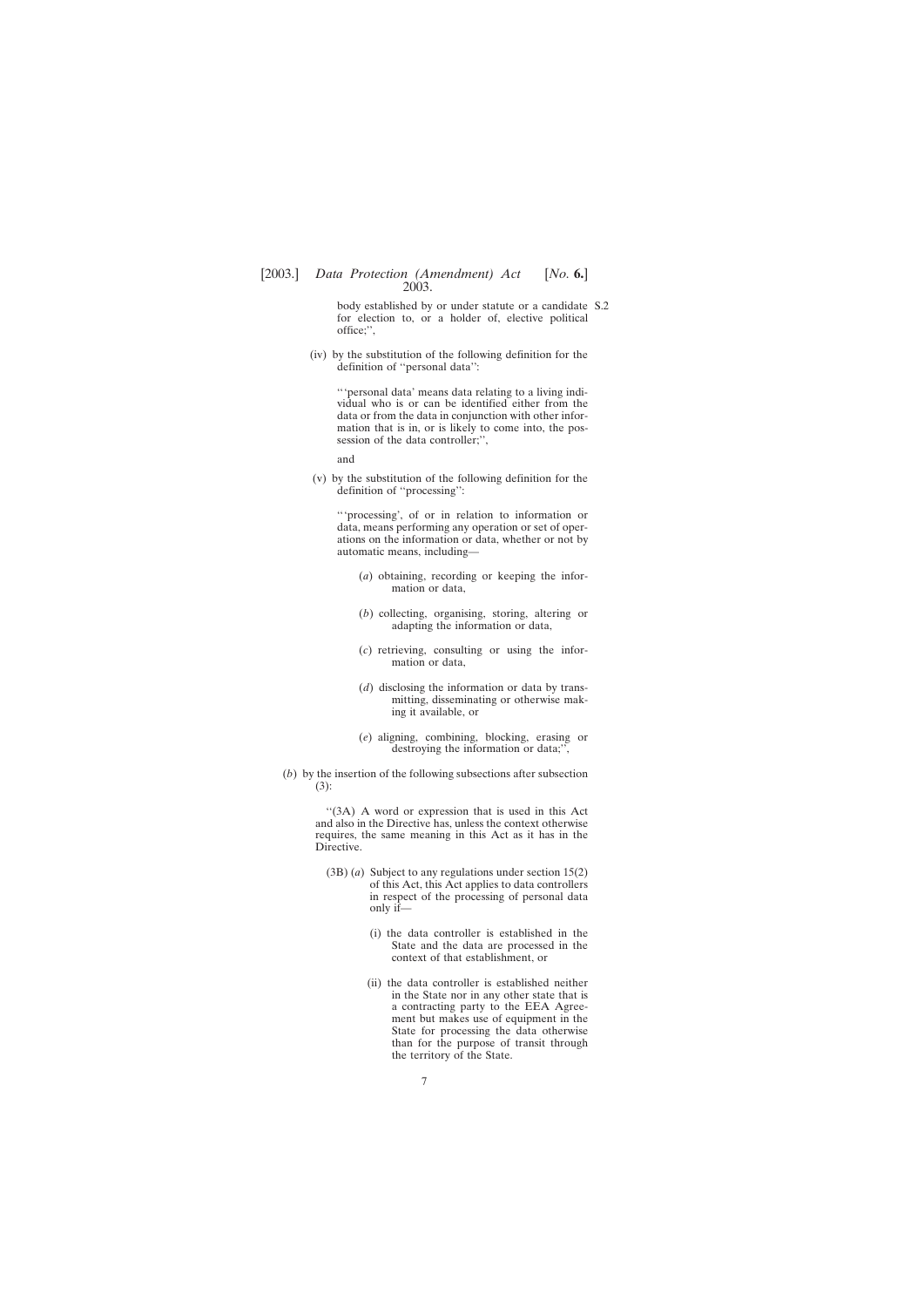- (i) an individual who is normally resident in the State,
- (ii) a body incorporated under the law of the State,
- (iii) a partnership or other unincorporated association formed under the law of the State, and
- (iv) a person who does not fall within subparagraphs (i), (ii) or (iii) of this paragraph, but maintains in the State—
	- (I) an office, branch or agency through which he or she carries on any activity, or
	- (II) a regular practice,

and the reference to establishment in any other state that is a contracting party to the<br>EEA Agreement shall be construed Agreement shall be construed accordingly.

(*c*) A data controller to whom paragraph (*a*)(ii) of this subsection applies must, without prejudice to any legal proceedings that could be commenced against the data controller, designate a representative established in the State.

(3C) Section 2 and sections 2A and 2B (which sections were inserted by the *Act of 2003*) of this Act shall not apply to—

- (*a*) data kept solely for the purpose of historical research, or
- (*b*) other data consisting of archives or departmental records (within the meaning in each case of the National Archives Act 1986),

and the keeping of which complies with such requirements (if any) as may be prescribed for the purpose of safeguarding the fundamental rights and freedoms of data subjects.'',

and

- (*c*) by the insertion of the following subsection after subsection  $(4)$ :
	- $\lq(5)$  (*a*) A right conferred by this Act shall not prejudice the exercise of a right conferred by the Freedom of Information Act 1997.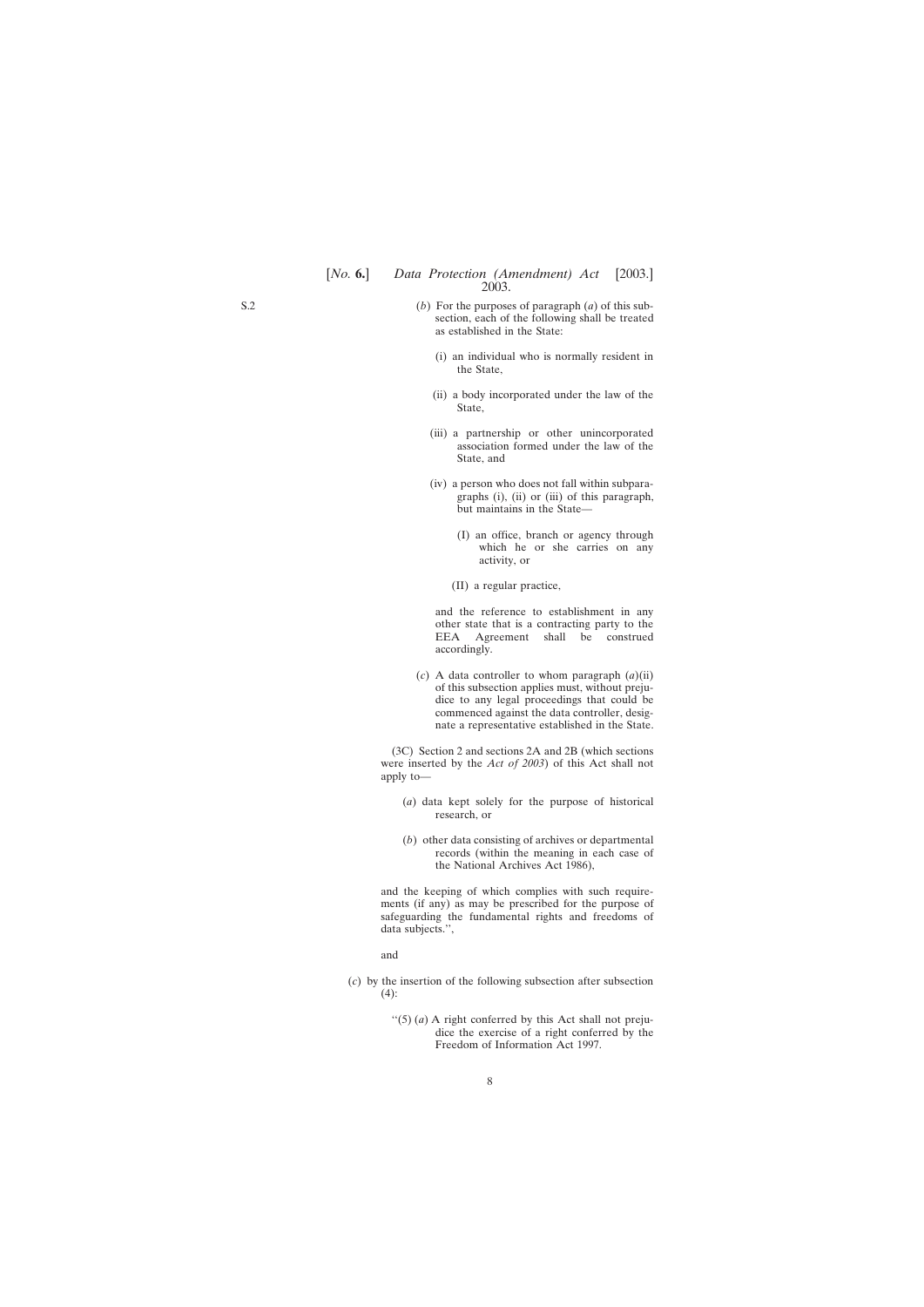- <span id="page-8-0"></span>(*b*) The Commissioner and the Information Com-S.2 missioner shall, in the performance of their functions, co-operate with and provide assistance to each other.''.
- **3.**—Section 2 of the Principal Act is amended—

Amendment of section 2 (collection, processing, keeping, use and disclosure of personal data) of Principal Act.

(*a*) by the substitution of the following subsection for subsection (1):

> ''(1) A data controller shall, as respects personal data kept by him or her, comply with the following provisions:

- (*a*) the data or, as the case may be, the information constituting the data shall have been obtained, and the data shall be processed, fairly,
- (*b*) the data shall be accurate and complete and, where necessary, kept up to date,
- (*c*) the data—
	- (i) shall have been obtained only for one or more specified, explicit and legitimate purposes,
	- (ii) shall not be further processed in a manner incompatible with that purpose or those purposes,
	- (iii) shall be adequate, relevant and not excessive in relation to the purpose or purposes for which they were collected or are further processed, and
	- (iv) shall not be kept for longer than is necessary for that purpose or those purposes,
- (*d*) appropriate security measures shall be taken against unauthorised access to, or unauthorised alteration, disclosure or destruction of, the data, in particular where the processing involves the transmission of data over a network, and against all other unlawful forms of processing.'',
- (*b*) in subsection (5), by the substitution of the following paragraph for paragraph (*a*):
	- ''(*a*) Subparagraphs (ii) and (iv) of paragraph (*c*) of the said subsection (1) do not apply to personal data kept for statistical or research or other scientific purposes, and the keeping of which complies with such requirements (if any) as may be prescribed for the purpose of safeguarding the fundamental rights and freedoms of data subjects, and'',
- (*c*) by the deletion of subsection (6), and
- (*d*) by the substitution of the following subsections for subsection (7):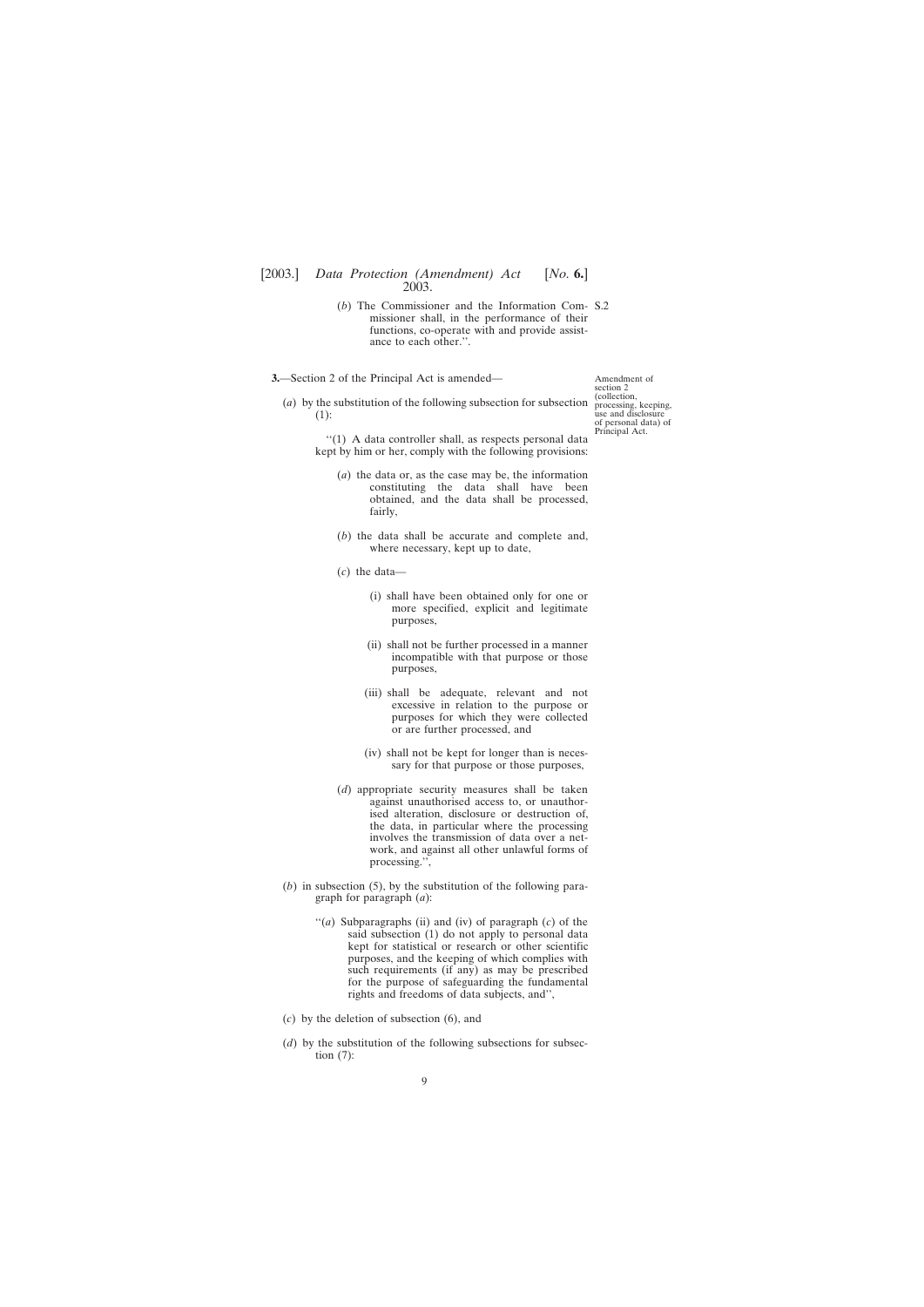- $``(7)$  Where—
	- (*a*) personal data are kept for the purpose of direct marketing, and
	- (*b*) the data subject concerned requests the data controller in writing—
		- (i) not to process the data for that purpose, or
		- (ii) to cease processing the data for that purpose,

then—

- (I) if the request is under paragraph  $(b)(i)$  of this subsection, the data controller—
	- (A) shall, where the data are kept only for the purpose aforesaid, as soon as may be and in any event not more than 40 days after the request has been given or sent to him or her, erase the data, and
	- (B) shall not, where the data are kept for that purpose and other purposes, process the data for that purpose after the expiration of the period aforesaid,
- (II) if the request is under paragraph  $(b)$ (ii) of this subsection, as soon as may be and in any event not more than 40 days after the request has been given or sent to the data controller, he or she—
	- (A) shall, where the data are kept only for the purpose aforesaid, erase the data, and
	- (B) shall, where the data are kept for that purpose and other purposes, cease processing the data for that purpose,
	- and
- (III) the data controller shall notify the data subject in writing accordingly and, where appropriate, inform him or her of those other purposes.

(8) Where a data controller anticipates that personal data, including personal data that is required by law to be made available to the public, kept by him or her will be processed for the purposes of direct marketing, the data controller shall inform the persons to whom the data relates that they may object, by means of a request in

S.3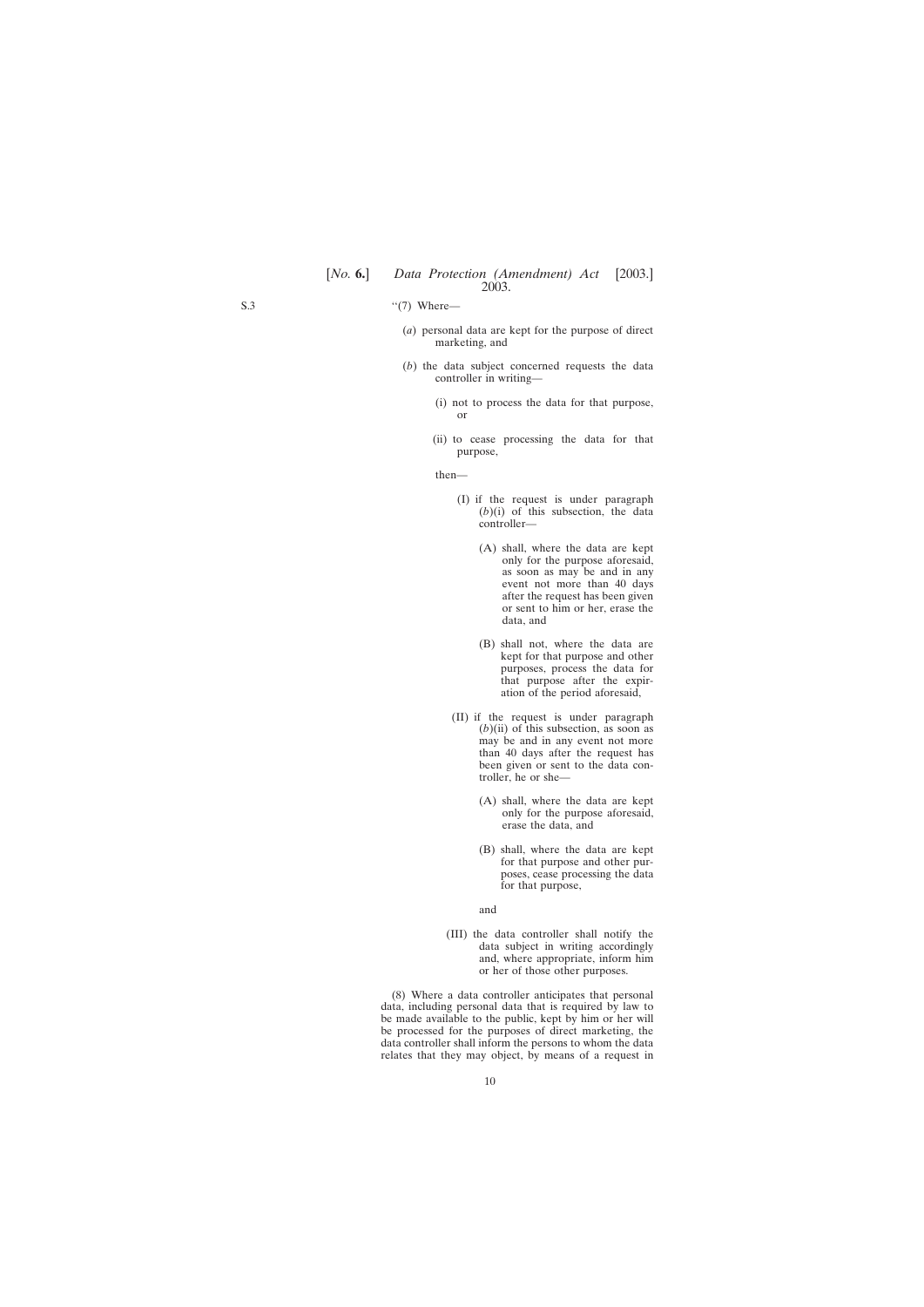writing to the data controller and free of charge, to such S.3 processing.''.

<span id="page-10-0"></span>**4.**—The following sections are inserted in the Principal Act after Provisions in section 2:

relation to processing.

''Processing of 2A.—(1) Personal data shall not be processed personal data. by a data controller unless section 2 of this Act (as amended by the *Act of 2003*) is complied with by the data controller and at least one of the following conditions is met:

- (*a*) the data subject has given his or her consent to the processing or, if the data subject, by reason of his or her physical or mental incapacity or age, is or is likely to be unable to appreciate the nature and effect of such consent, it is given by a parent or guardian or a grandparent, uncle, aunt, brother or sister of the data subject and the giving of such consent is not prohibited by law,
- (*b*) the processing is necessary—
	- (i) for the performance of a contract to which the data subject is a party,
	- (ii) in order to take steps at the request of the data subject prior to entering into a contract,
	- (iii) for compliance with a legal obligation to which the data controller is subject other than an obligation imposed by contract, or
	- (iv) to prevent—
		- (I) injury or other damage to the health of the data subject, or
		- (II) serious loss of or damage to property of the data subject,

or otherwise to protect his or her vital interests where the seeking of the consent of the data subject or another person referred to in paragraph (*a*) of this subsection is likely to result in those interests being damaged,

- (*c*) the processing is necessary—
	- (i) for the administration of justice,
	- (ii) for the performance of a function conferred on a person by or under an enactment,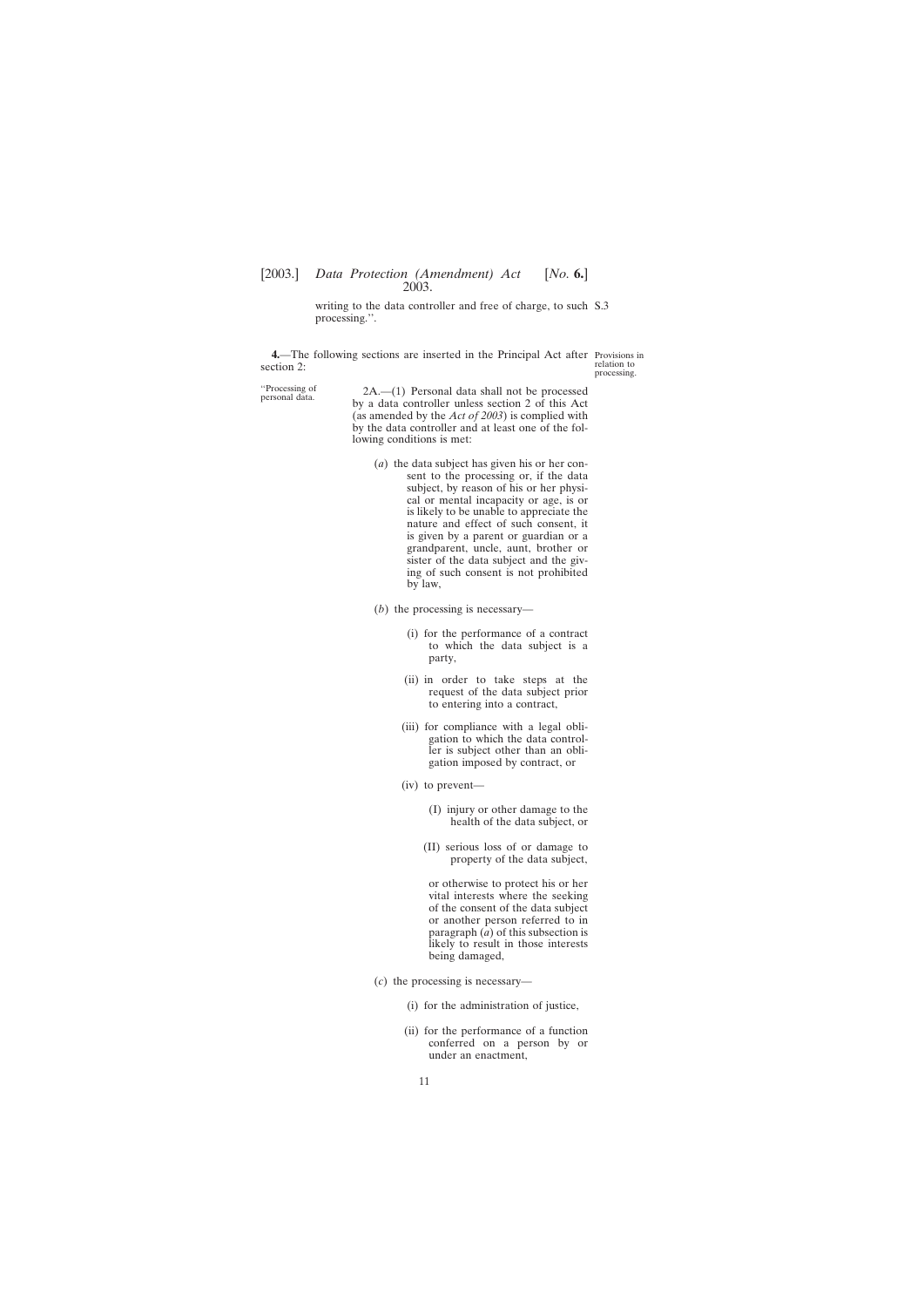- (iii) for the performance of a function of the Government or a Minister of the Government, or
- (iv) for the performance of any other function of a public nature performed in the public interest by a person,
- (*d*) the processing is necessary for the purposes of the legitimate interests pursued by the data controller or by a third party or parties to whom the data are disclosed, except where the processing is unwarranted in any particular case by reason of prejudice to the fundamental rights and freedoms or legitimate interests of the data subject.

(2) The Minister may, after consultation with the Commissioner, by regulations specify particular circumstances in which subsection  $(1)(d)$  of this section is, or is not, to be taken as satisfied.

Processing of 2B.—(1) Sensitive personal data shall not be sensitive personal data shall not be data. processed by a data controller unless:

- (*a*) sections 2 and 2A (as amended and inserted, respectively, by the *Act of 2003*) are complied with, and
- (*b*) in addition, at least one of the following conditions is met:
	- (i) the consent referred to in paragraph  $(a)$  of subsection  $(1)$  of section 2A (as inserted by the *Act of 2003*) of this Act is explicitly given,
	- (ii) the processing is necessary for the purpose of exercising or performing any right or obligation which is conferred or imposed by law on the data controller in connection with employment,
	- (iii) the processing is necessary to prevent injury or other damage to the health of the data subject or another person or serious loss in respect of, or damage to, property or otherwise to protect the vital interests of the data subject or of another person in a case where—
		- (I) consent to the processing cannot be given by or on behalf of the data subject in accordance with section

12

S.4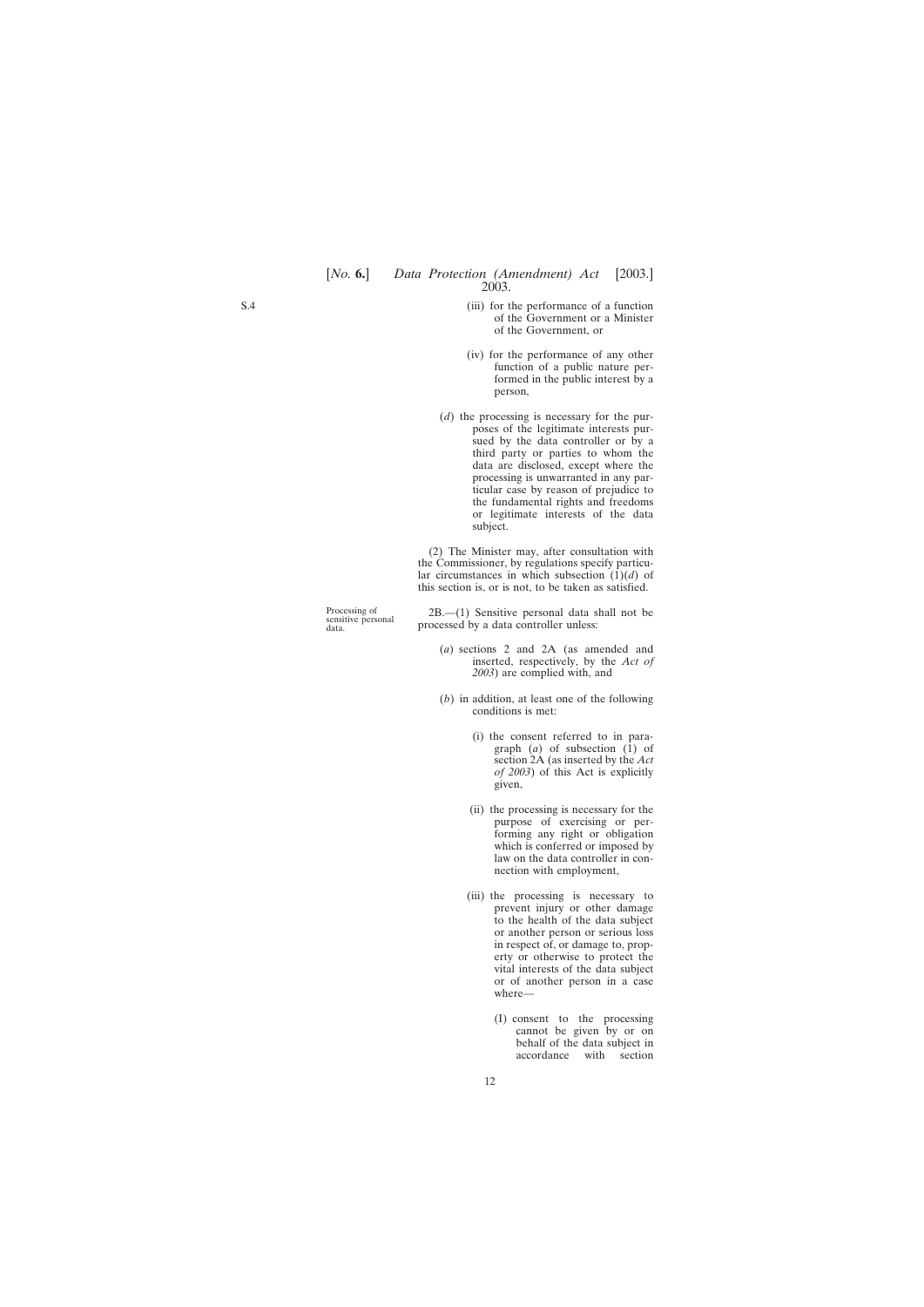$2A(1)(a)$  (inserted by the S.4 *Act of 2003*) of this Act, or

(II) the data controller cannot reasonably be expected to obtain such consent,

or the processing is necessary to prevent injury to, or damage to the health of, another person, or serious loss in respect of, or damage to, the property of another person, in a case where such consent has been unreasonably withheld,

- (iv) the processing—
	- (I) is carried out in the course of its legitimate activities by any body corporate, or any unincorporated body of persons, that—
		- (A) is not established, and whose activities are not carried on, for profit, and
		- (B) exists for political, philosophical, religious or trade union purposes,
	- (II) is carried out with appropriate safeguards for the fundamental rights and freedoms of data subjects,
	- (III) relates only to individuals who either are members of the body or have regular contact with it in connection with its purposes, and
	- (IV) does not involve disclosure of the data to a third party without the consent of the data subject,
- (v) the information contained in the data has been made public as a result of steps deliberately taken by the data subject,
- (vi) the processing is necessary—
	- (I) for the administration of justice,
	- (II) for the performance of a function conferred on a person by or under an enactment, or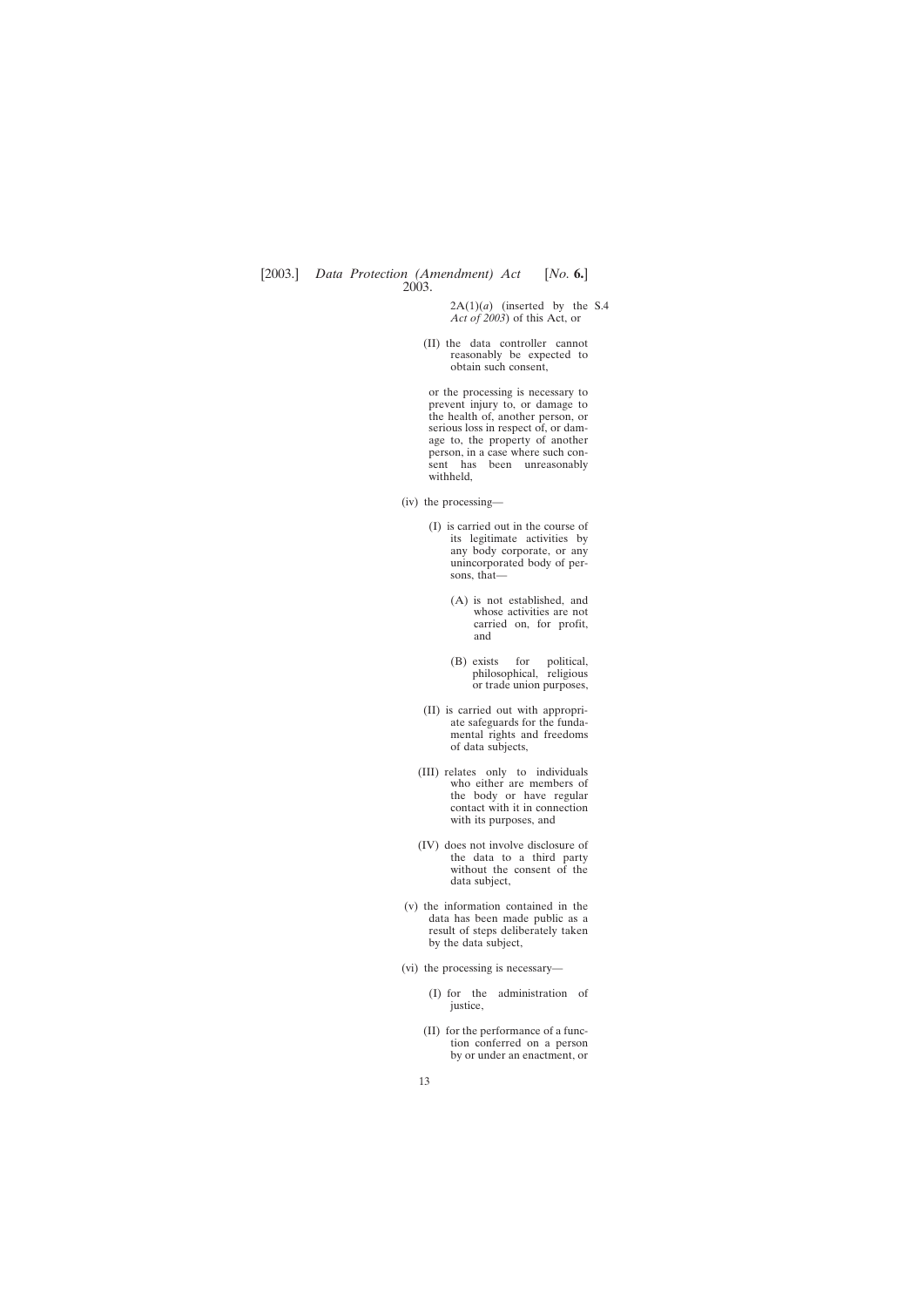- (III) for the performance of a function of the Government or a Minister of the Government,
- (vii) the processing—
	- (I) is required for the purpose of obtaining legal advice or for the purposes of, or in connection with, legal proceedings or prospective legal proceedings, or
	- (II) is otherwise necessary for the purposes of establishing, exercising or defending legal rights,
- (viii) the processing is necessary for medical purposes and is undertaken by—
	- (I) a health professional, or
	- (II) a person who in the circumstances owes a duty of confidentiality to the data subject that is equivalent to that which would exist if that person were a health professional,
- (ix) the processing is necessary in order to obtain information for use, subject to and in accordance with the Statistics Act 1993, only for statistical, compilation and analysis purposes,
- (x) the processing is carried out by political parties, or candidates for election to, or holders of, elective political office, in the course of electoral activities for the purpose of compiling data on people's political opinions and complies with such requirements (if any) as may be prescribed for the purpose of safeguarding the fundamental rights and freedoms of data subjects,
- (xi) the processing is authorised by regulations that are made by the Minister and are made for reasons of substantial public interest,
- (xii) the processing is necessary for the purpose of the assessment, collection or payment of any tax, duty, levy or other moneys owed or

S.4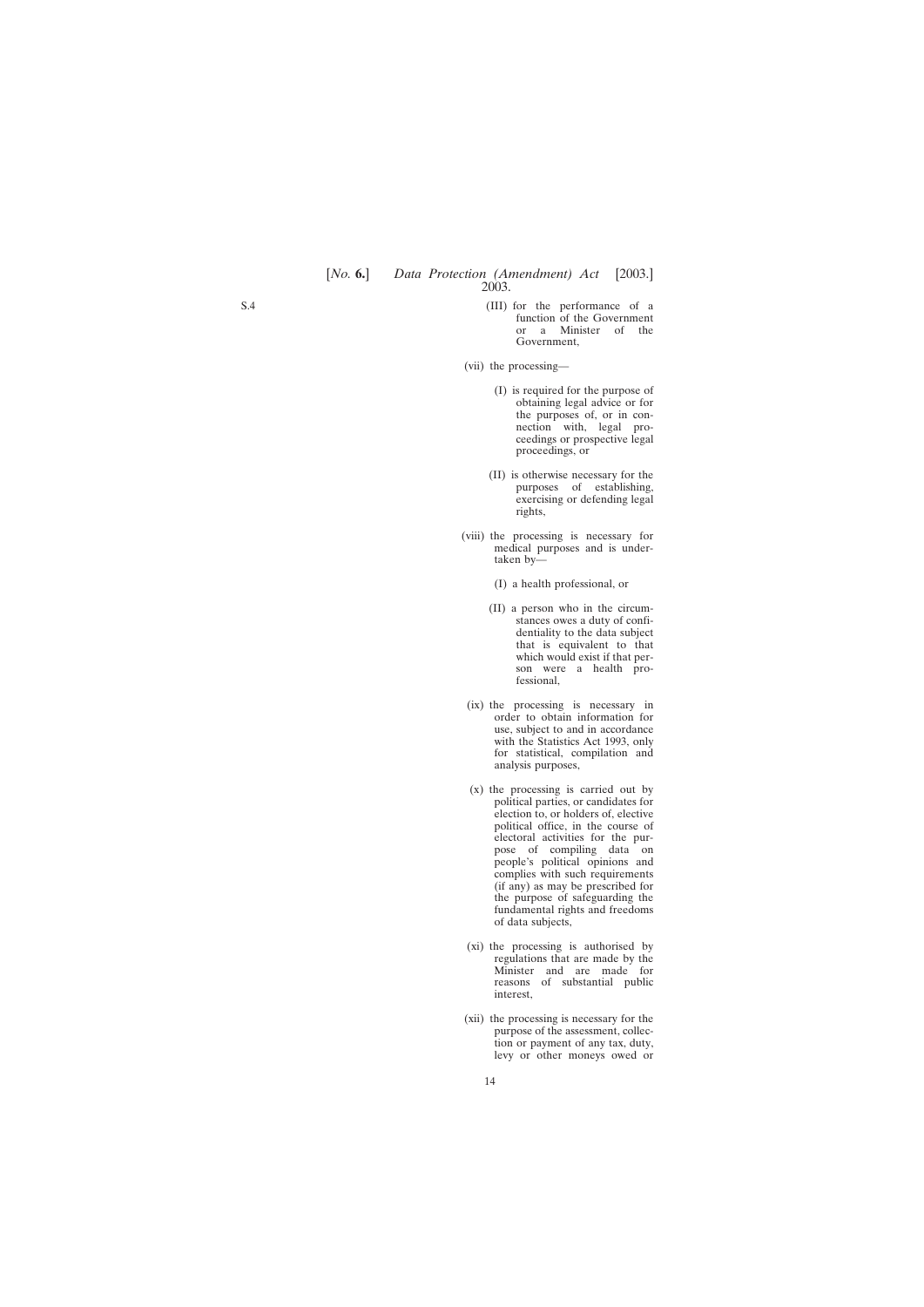payable to the State and the data S.4has been provided by the data subject solely for that purpose,

(xiii) the processing is necessary for the purposes of determining entitlement to or control of, or any other purpose connected with the administration of any benefit, pension, assistance, allowance, supplement or payment under the Social Welfare (Consolidation) Act 1993, or any nonstatutory scheme administered by the Minister for Social, Community and Family Affairs.

(2) The Minister may by regulations made after consultation with the Commissioner—

- (*a*) exclude the application of subsection  $(1)(b)(ii)$  of this section in such cases as may be specified, or
- (*b*) provide that, in such cases as may be specified, the condition in the said subsection  $(1)(b)(ii)$  is not to be regarded as satisfied unless such further conditions as may be specified are also satisfied.

(3) The Minister may by regulations make such provision as he considers appropriate for the protection of data subjects in relation to the processing of personal data as to—

- (*a*) the commission or alleged commission of any offence by data subjects,
- (*b*) any proceedings for an offence committed or alleged to have been committed by data subjects, the disposal of such proceedings or the sentence of any court in such proceedings,
- (*c*) any act or omission or alleged act or omission of data subjects giving rise to administrative sanctions,
- (*d*) any civil proceedings in a court or other tribunal to which data subjects are parties or any judgment, order or decision of such a tribunal in any such proceedings,

and processing of personal data shall be in compliance with any regulations under this subsection.

(4) In this section—

'health professional' includes a registered medical practitioner, within the meaning of the Medical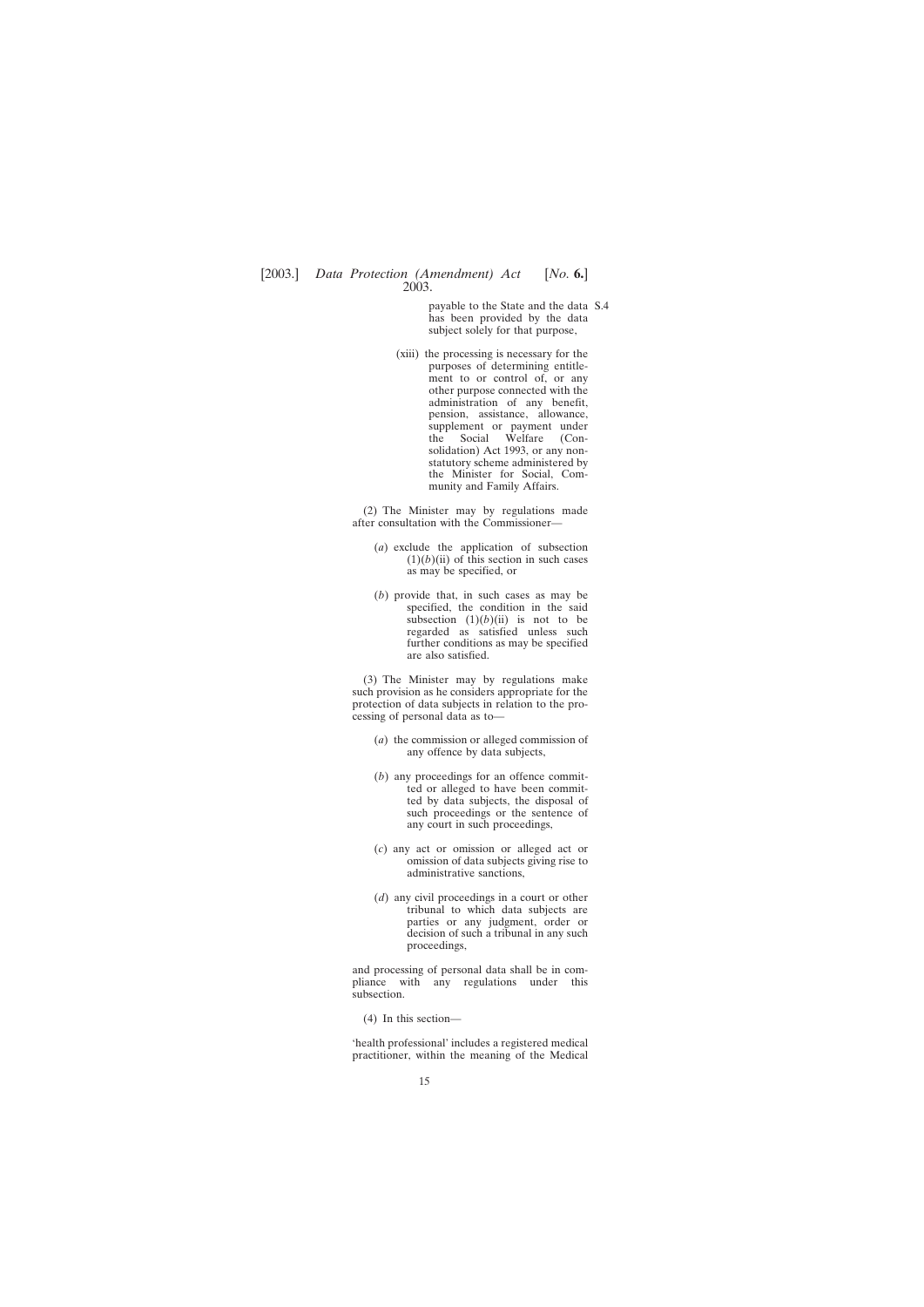Practitioners Act 1978, a registered dentist, within the meaning of the Dentists Act 1985 or a member of any other class of health worker or social worker standing specified by regulations made by the Minister after consultation with the Minister for Health and Children and any other Minister of the Government who, having regard to his or her functions, ought, in the opinion of the Minister, to be consulted;

'medical purposes' includes the purposes of preventive medicine, medical diagnosis, medical research, the provision of care and treatment and the management of healthcare services.

Security measures 2C.—(1) In determining appropriate security for personal data. measures for the purposes of section 2(1)(*d*) of this Act, in particular (but without prejudice to the generality of that provision), where the processing involves the transmission of data over a network, a data controller—

- (*a*) may have regard to the state of technological development and the cost of implementing the measures, and
- (*b*) shall ensure that the measures provide a level of security appropriate to—
	- (i) the harm that might result from unauthorised or unlawful processing, accidental or unlawful destruction or accidental loss of, or damage to, the data concerned, and
	- (ii) the nature of the data concerned.

(2) A data controller or data processor shall take all reasonable steps to ensure that—

- (*a*) persons employed by him or her, and
- (*b*) other persons at the place of work concerned,

are aware of and comply with the relevant security measures aforesaid.

(3) Where processing of personal data is carried out by a data processor on behalf of a data controller, the data controller shall—

(*a*) ensure that the processing is carried out in pursuance of a contract in writing or in another equivalent form between the data controller and the data processor and that the contract provides that the data processor carries out the processing only on and subject to the instructions of the data controller and that the data processor complies with obligations equivalent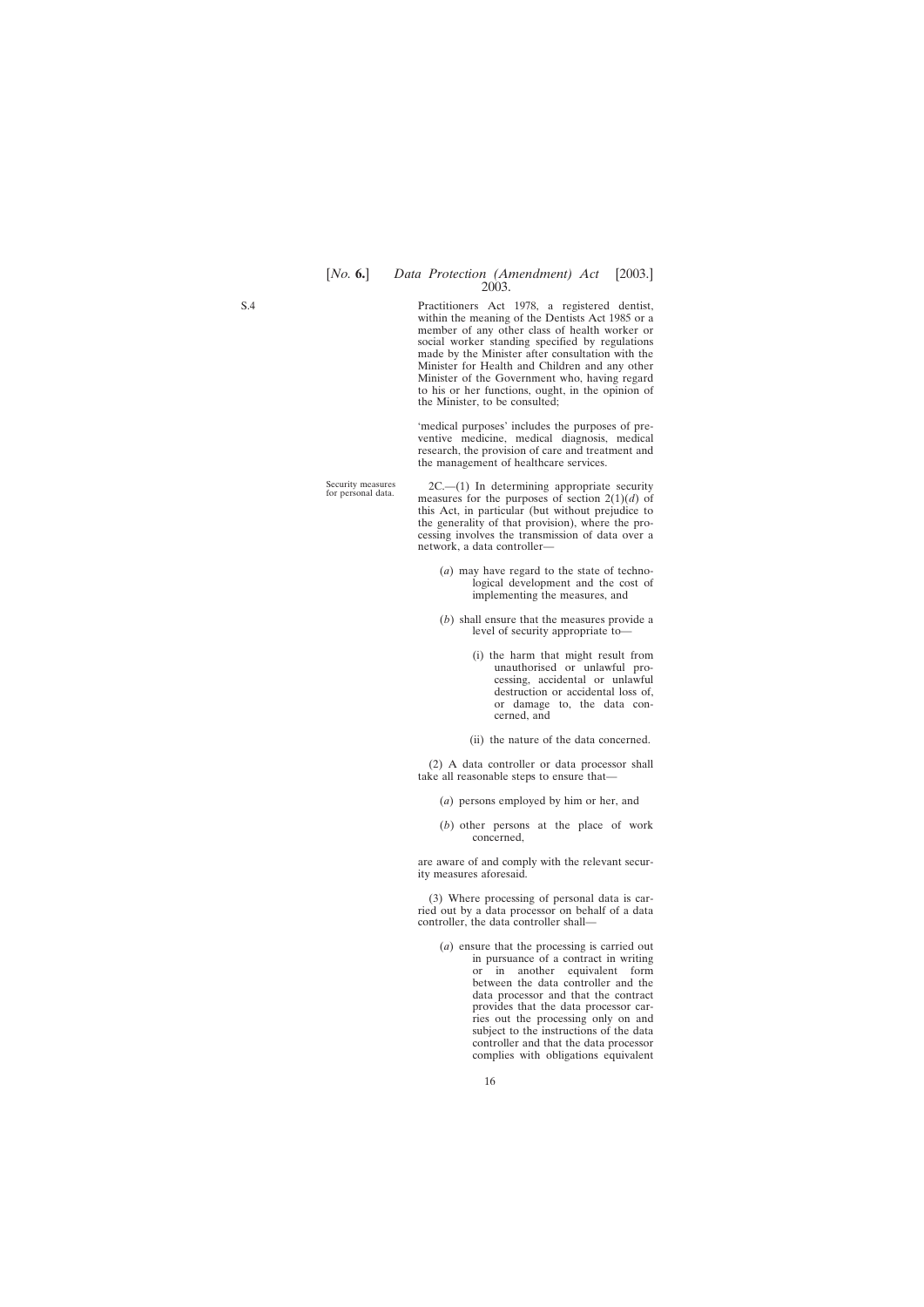to those imposed on the data control-S.4ler by section 2(1)(*d*) of this Act,

- (*b*) ensure that the data processor provides sufficient guarantees in respect of the technical security measures, and organisational measures, governing the processing, and
- (*c*) take reasonable steps to ensure compliance with those measures.

Fair processing of 2D.—(1) Personal data shall not be treated, for the purposes of section  $2(1)(a)$  of this Act, as processed fairly unless—

- (*a*) in the case of data obtained from the data subject, the data controller ensures, so far as practicable, that the data subject has, is provided with, or has made readily available to him or her, at least the information specified in subsection (2) of this section,
- (*b*) in any other case, the data controller ensures, so far as practicable, that the data subject has, is provided with, or has made readily available to him or her, at least the information specified in subsection (3) of this section—
	- (i) not later than the time when the data controller first processes the data, or
	- (ii) if disclosure of the data to a third party is envisaged, not later than the time of such disclosure.

(2) The information referred to in subsection  $(1)(a)$  of this section is:

- (*a*) the identity of the data controller,
- (*b*) if he or she has nominated a representative for the purposes of this Act, the identity of the representative,
- (*c*) the purpose or purposes for which the data are intended to be processed, and
- (*d*) any other information which is necessary, having regard to the specific circumstances in which the data are or are to be processed, to enable processing in respect of the data to be fair to the data subject such as information as to the recipients or categories of recipients of the data, as to whether replies to questions asked for the purpose of the collection of the data are obligatory, as to the possible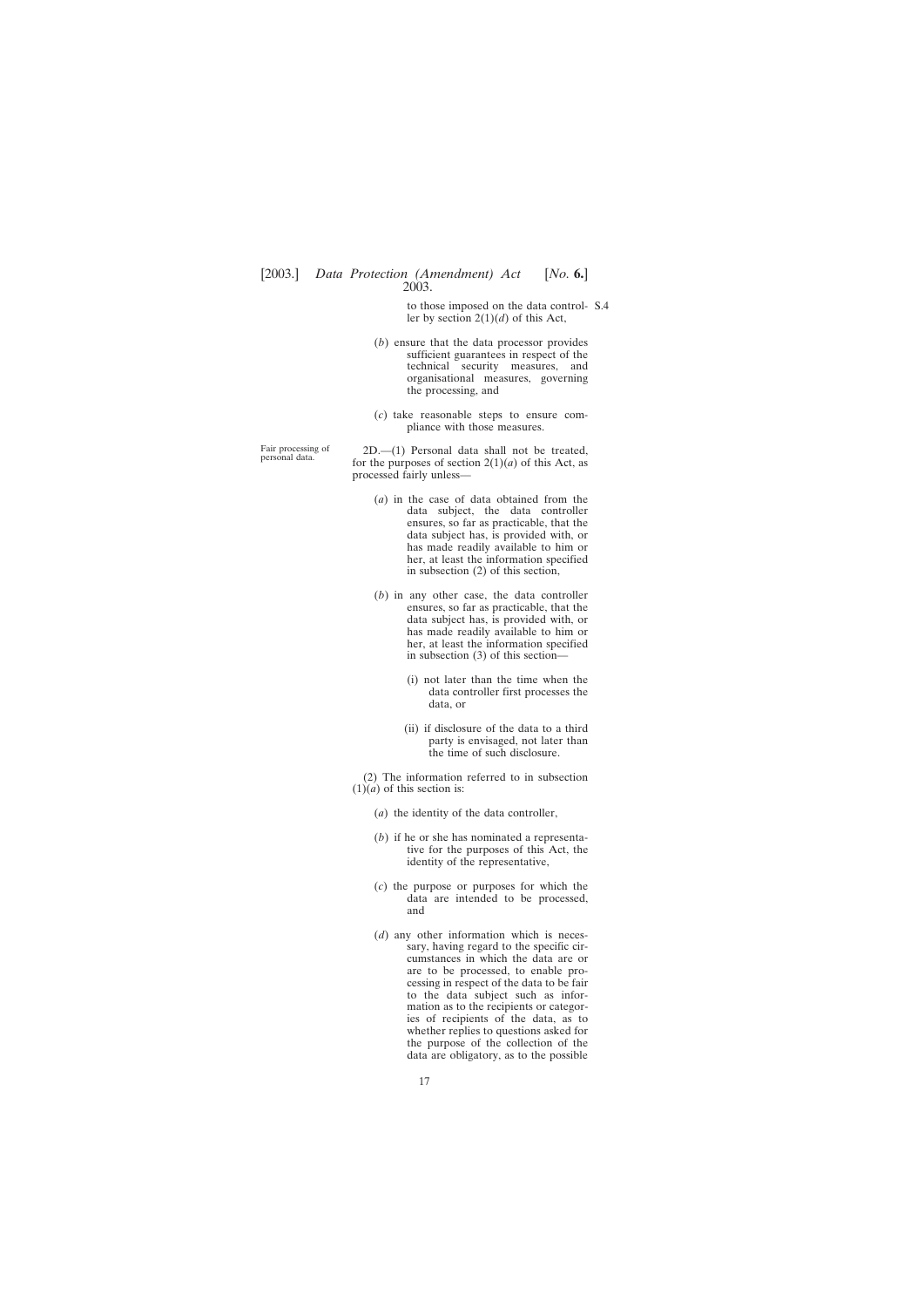consequences of failure to give such replies and as to the existence of the right of access to and the right to rectify the data concerning him or her.

(3) The information referred to in subsection  $(1)(b)$  of this section is:

- (*a*) the information specified in subsection (2) of this section,
- (*b*) the categories of data concerned, and
- (*c*) the name of the original data controller.

(4) The said subsection (1)(*b*) does not apply—

- (*a*) where, in particular for processing for statistical purposes or for the purposes of historical or scientific research, the provision of the information specified therein proves impossible or would involve a disproportionate effort, or
- (*b*) in any case where the processing of the information contained or to be contained in the data by the data controller is necessary for compliance with a legal obligation to which the data controller is subject other than an obligation imposed by contract,

if such conditions as may be specified in regulations made by the Minister after consultation with the Commissioner are complied with.''.

**5.**—Section 4 of the Principal Act is amended—

- (*a*) in subsection (1), by the substitution of the following paragraphs for paragraphs (*a*) and (*b*):
	- "(*a*) Subject to the provisions of this Act, an individual shall, if he or she so requests a data controller by notice in writing—
		- (i) be informed by the data controller whether the data processed by or on behalf of the data controller include personal data relating to the individual,
		- (ii) if it does, be supplied by the data controller with a description of—
			- (I) the categories of data being processed by or on behalf of the data controller,
			- (II) the personal data constituting the data of which that individual is the data subject,

Amendment of section 4 (right of access) of Principal Act.

<span id="page-17-0"></span>S.4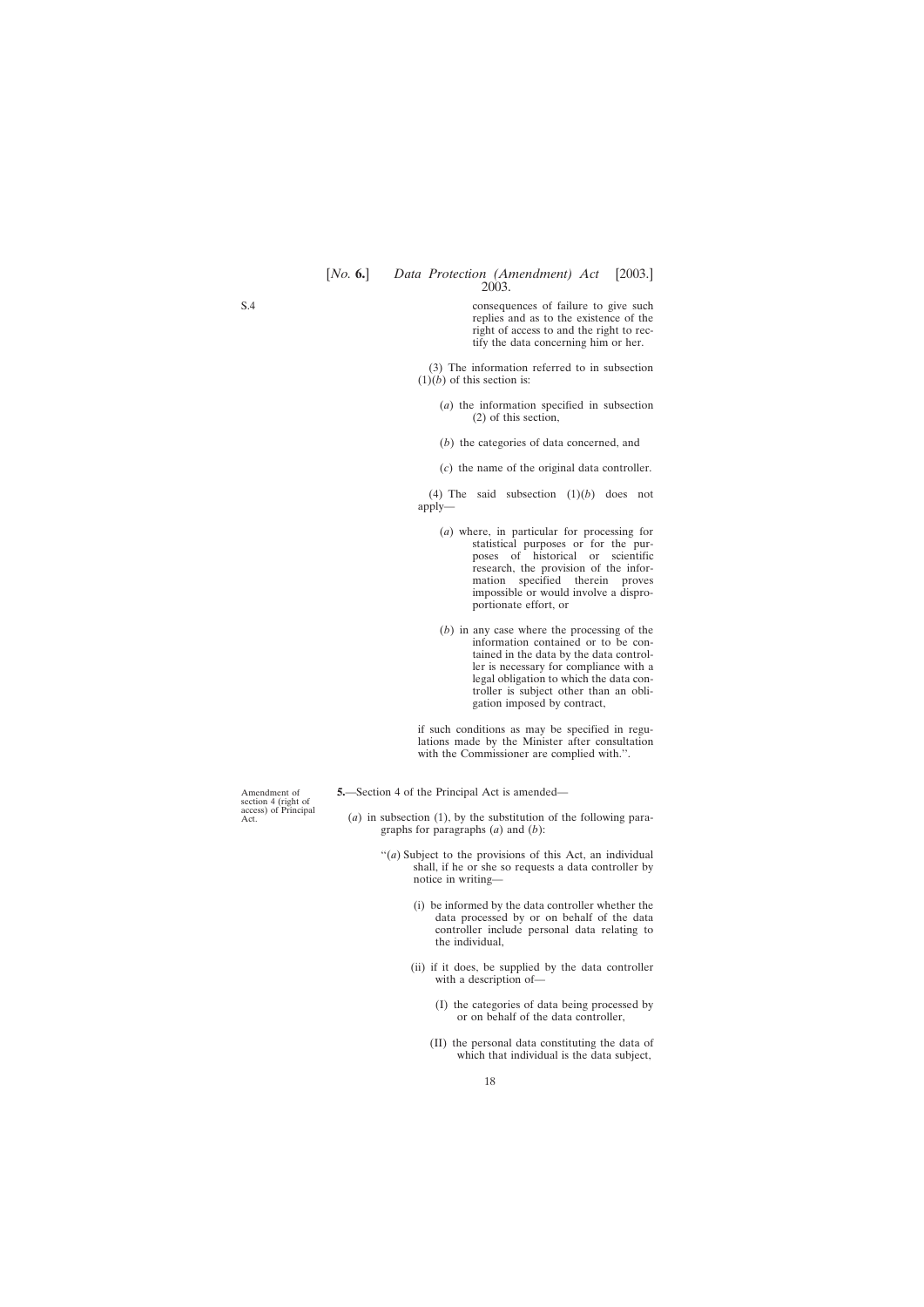- (III) the purpose or purposes of the processing, S.5and
- (IV) the recipients or categories of recipients to whom the data are or may be disclosed,
- (iii) have communicated to him or her in intelligible form—
	- (I) the information constituting any personal data of which that individual is the data subject, and
	- (II) any information known or available to the data controller as to the source of those data unless the communication of that information is contrary to the public interest,

and

(iv) where the processing by automatic means of the data of which the individual is the data subject has constituted or is likely to constitute the sole basis for any decision significantly affecting him or her, be informed free of charge by the data controller of the logic involved in the processing,

as soon as may be and in any event not more than 40 days after compliance by the individual with the provisions of this section and, where any of the information is expressed in terms that are not intelligible to the average person without explanation, the information shall be accompanied by an explanation of those terms.

- (*b*) A request under paragraph (*a*) of this subsection that does not relate to all of its subparagraphs shall, in the absence of any indication to the contrary, be treated as relating to all of them.'',
- (*b*) by the insertion of the following subsection after subsection (4):
	- "(4A) (*a*) Where personal data relating to a data subject consist of an expression of opinion about the data subject by another person, the data may be disclosed to the data subject without obtaining the consent of that person to the disclosure.
		- (*b*) Paragraph (*a*) of this subsection does not apply—
			- (i) to personal data held by or on behalf of the person in charge of an institution referred to in section  $5(1)(c)$  of this Act and consisting of an expression of opinion by another person about the data subject if the data subject is being or was detained in such an institution, or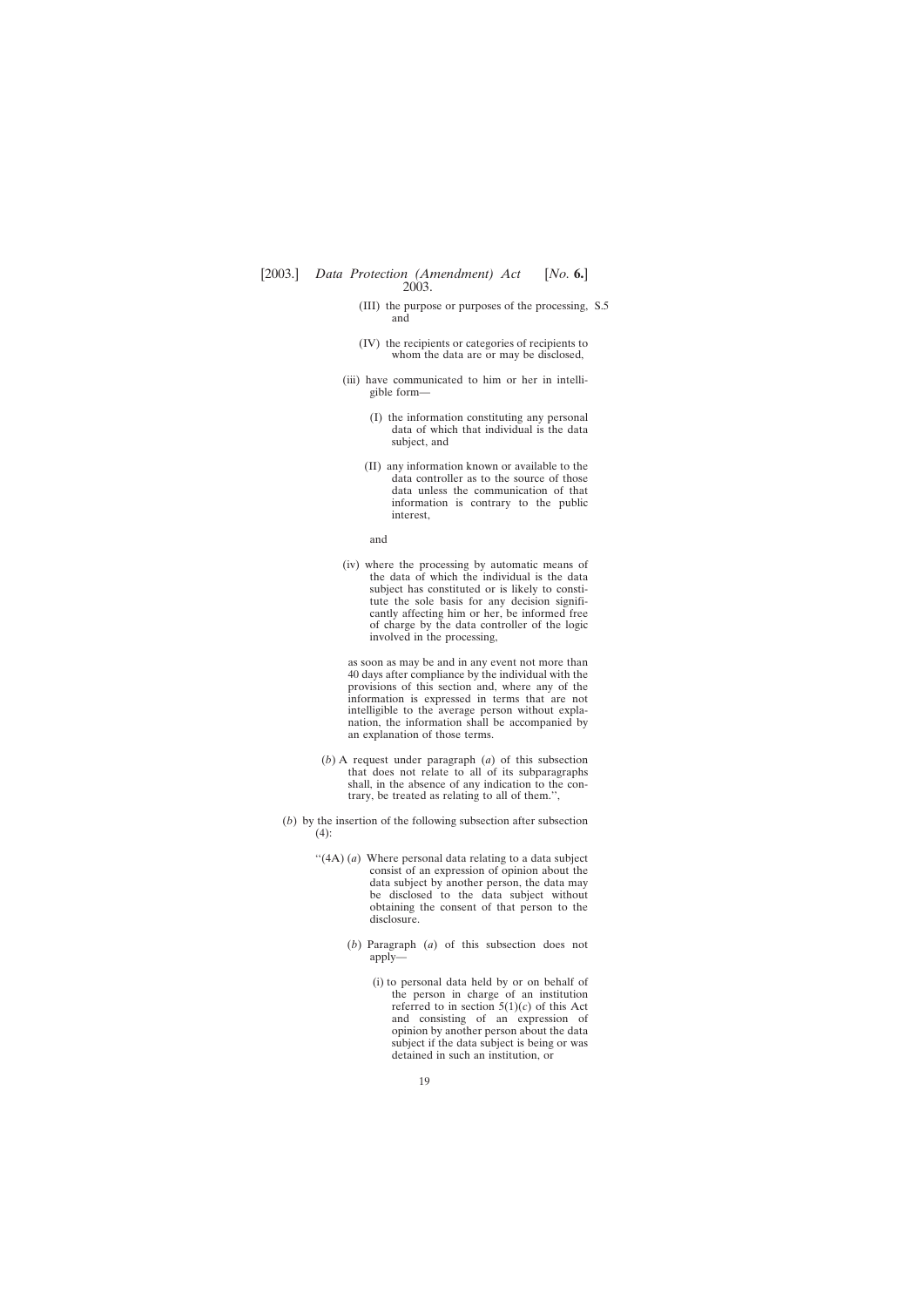- (ii) if the expression of opinion referred to in that paragraph was given in confidence or on the understanding that it would be treated as confidential.'',
- $(c)$  in subsection  $(8)(a)$ , by the insertion after "in the interests" of data subjects'' of ''or in the public interest'', and
- (*d*) by the insertion of the following subsections after subsection (8):

"(9) The obligations imposed by subsection  $(1)(a)(iii)$ (inserted by the *Act of 2003*) of this section shall be complied with by supplying the data subject with a copy of the information concerned in permanent form unless—

- (*a*) the supply of such a copy is not possible or would involve disproportionate effort, or
- (*b*) the data subject agrees otherwise.

(10) Where a data controller has previously complied with a request under subsection (1) of this section, the data controller is not obliged to comply with a subsequent identical or similar request under that subsection by the same individual unless, in the opinion of the data controller, a reasonable interval has elapsed between compliance with the previous request and the making of the current request.

(11) In determining for the purposes of subsection (10) of this section whether the reasonable interval specified in that subsection has elapsed, regard shall be had to the nature of the data, the purpose for which the data are processed and the frequency with which the data are altered.

(12) Subsection  $(1)(a)(iv)$  of this section is not to be regarded as requiring the provision of information as to the logic involved in the taking of a decision if and to the extent only that such provision would adversely affect trade secrets or intellectual property (in particular any copyright protecting computer software).

- (13) (*a*) A person shall not, in connection with—
	- (i) the recruitment of another person as an employee,
	- (ii) the continued employment of another person, or
	- (iii) a contract for the provision of services to him or her by another person,

require that other person—

(I) to make a request under subsection (1) of this section, or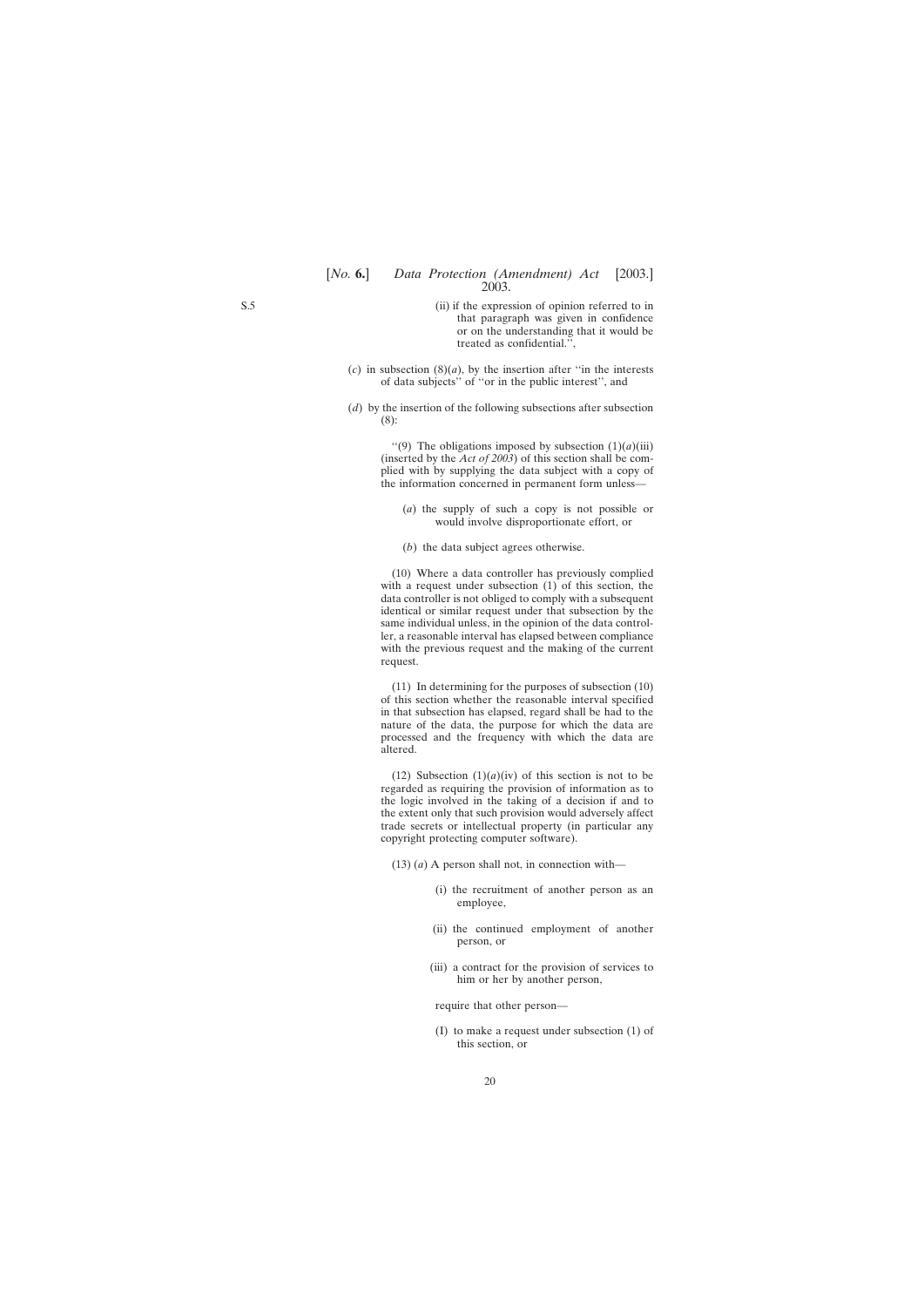- (II) to supply him or her with data relating to S.5 that other person obtained as a result of such a request.
- (*b*) A person who contravenes paragraph (*a*) of this subsection shall be guilty of an offence.''.

<span id="page-20-0"></span>**6.**—Section 5 of the Principal Act is amended by the insertion in Amendment of subsection (1) before paragraph (*h*) of the following paragraph:

section 5 (restriction of right

"(gg) kept by the Commissioner or the Information Com- Principal Act." missioner for the purposes of his or her functions,''.

**7.**—Section 6 of the Principal Act is amended—

Amendment of section 6 (right of rectification or erasure) of Principal Act.

- (*a*) in subsection (1), by the insertion after ''where appropriate,'' of ''blocked or'', and
- (*b*) by the substitution of the following subsection for subsection  $(2)$ :

''(2) Where a data controller complies, or is deemed to have complied, with a request under subsection (1) of this section, he or she shall, as soon as may be and in any event not more than 40 days after the request has been given or sent to him or her, notify—

- (*a*) the individual making the request, and
- (*b*) if such compliance materially modifies the data concerned, any person to whom the data were disclosed during the period of 12 months immediately before the giving or sending of the request unless such notification proves impossible or involves a disproportionate effort,

of the rectification, blocking, erasure or statement concerned.''.

**8.**—The following sections are inserted in the Principal Act after Certain rights of section 6:

data subjects.

"Right of data  $6A$ .—(1) Subject to subsection (3) and unless subject to object to otherwise provided by any enactment, an individsubject to object to otherwise provided by any enactment, an individ-<br>cause damage or and is entitled at any time, by notice in writing distress. served on a data controller, to request him or her to cease within a reasonable time, or not to begin, processing or processing for a specified purpose or in a specified manner any personal data in respect of which he or she is the data subject if the processing falls within subsection (2) of this section on the ground that, for specified reasons—

> (*a*) the processing of those data or their processing for that purpose or in that manner is causing or likely to cause substantial damage or distress to him or her or to another person, and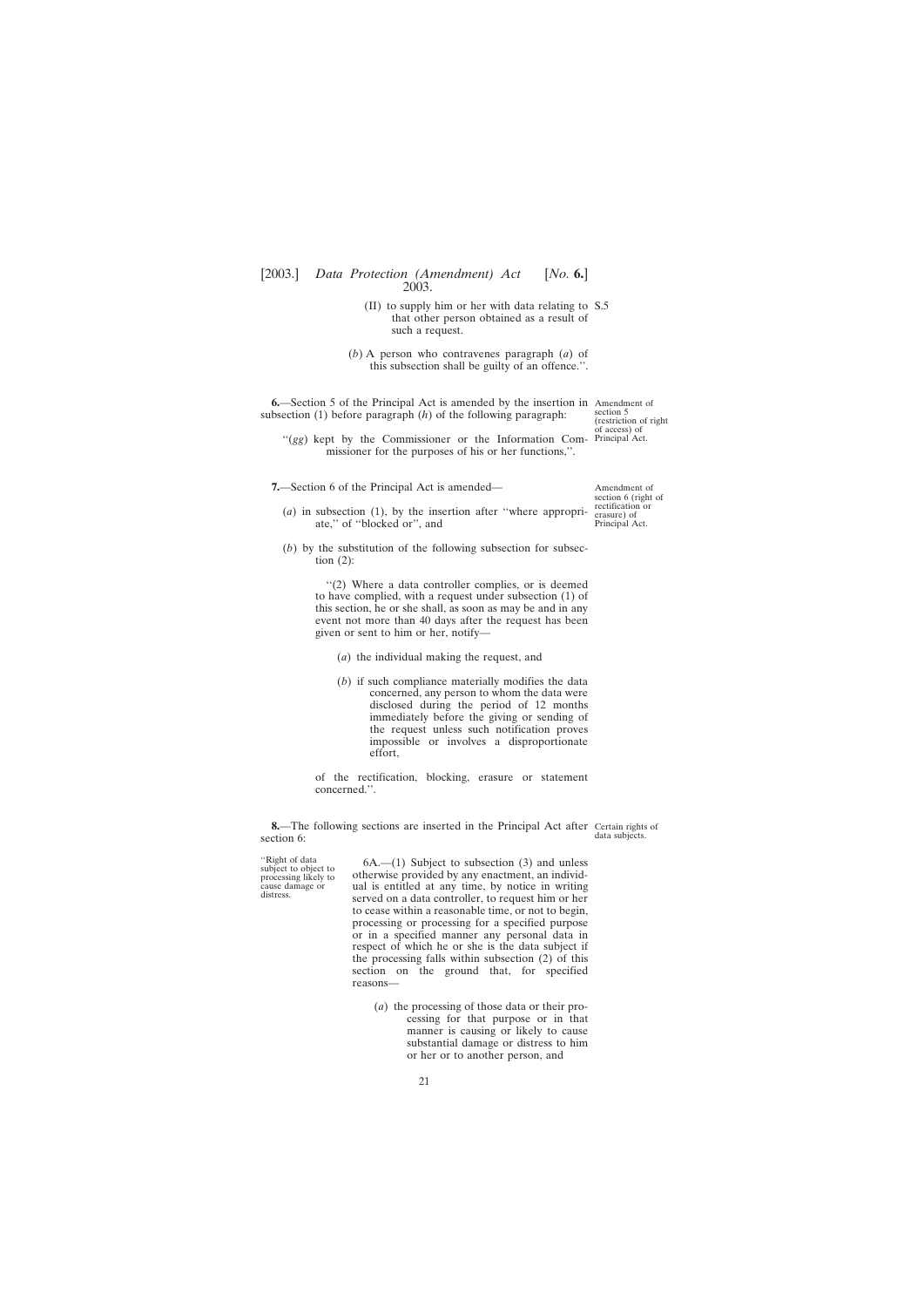(*b*) the damage or distress is or would be unwarranted.

(2) This subsection applies to processing that is necessary—

- (*a*) for the performance of a task carried out in the public interest or in the exercise of official authority vested in the data controller or in a third party to whom the data are or are to be disclosed, or
- (*b*) for the purposes of the legitimate interests pursued by the data controller to whom the data are or are to be disclosed, unless those interests are overridden by the interests of the data subject in relation to fundamental rights and freedoms and, in particular, his or her right to privacy with respect to the processing of personal data.
- (3) Subsection (1) does not apply—
	- (*a*) in a case where the data subject has given his or her explicit consent to the processing,
	- (*b*) if the processing is necessary—
		- (i) for the performance of a contract to which the data subject is a party,
		- (ii) in order to take steps at the request of the data subject prior to his or her entering into a contract,
		- (iii) for compliance with any legal obligation to which the data controller or data subject is subject other than one imposed by contract, or
		- (iv) to protect the vital interests of the data subject,
	- (*c*) to processing carried out by political parties or candidates for election to, or holders of elective political office, in the course of electoral activities, or
	- (*d*) in such other cases, if any, as may be specified in regulations made by the Minister after consultation with the Commissioner.

(4) Where a notice under subsection (1) of this section is served on a data controller, he or she shall, as soon as practicable and in any event not later than 20 days after the receipt of the notice, serve a notice on the individual concerned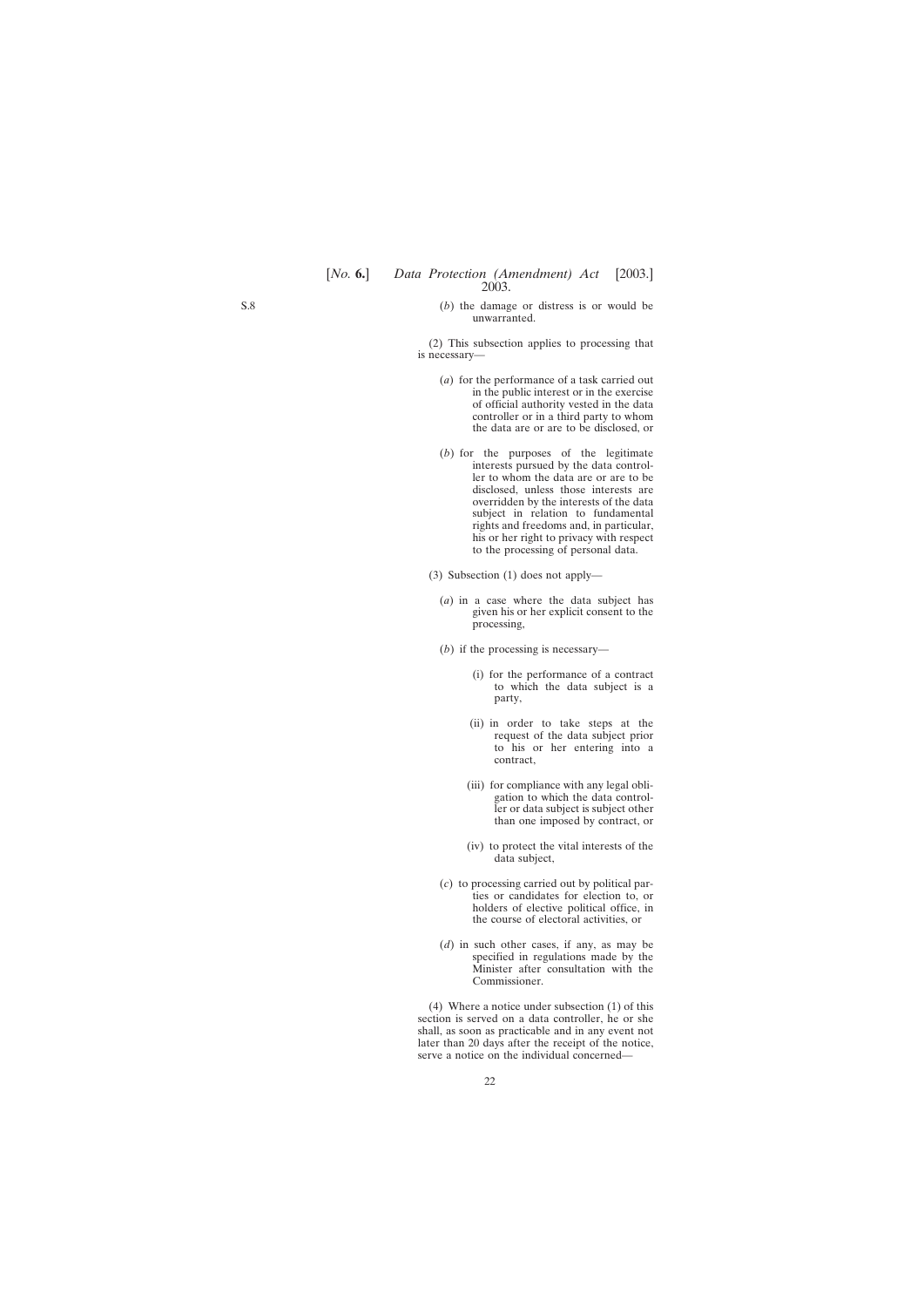(*a*) stating that he or she has complied or S.8intends to comply with the request concerned, or

(*b*) stating that he or she is of opinion that the request is unjustified to any extent and the reasons for the opinion and the extent (if any) to which he or she has complied or intends to comply with it.

(5) If the Commissioner is satisfied, on the application to him or her in that behalf of an individual who has served a notice under subsection (1) of this section that appears to the Commissioner to be justified, or to be justified to any extent, that the data controller concerned has failed to comply with the notice or to comply with it to that extent and that not less than 40 days have elapsed since the receipt of the notice by him or her, the Commissioner may, by an enforcement notice served on the data controller, order him or her to take such steps for complying with the request, or for complying with it to that extent, as the Commissioner thinks fit and specifies in the enforcement notice, and that notice shall specify the reasons for the Commissioner being satisfied as aforesaid.

Rights in relation to  $6B$ .—(1) Subject to subsection (2) of this automated decision section, a decision which produces legal effects concerning a data subject or otherwise significantly affects a data subject may not be based solely on processing by automatic means of personal data in respect of which he or she is the data subject and which is intended to evaluate certain personal matters relating to him or her such as, for example (but without prejudice to the generality of the foregoing), his or her performance at work, creditworthiness, reliability or conduct.

> (2) Subsection (1) of this section does not apply—

- (*a*) in a case in which a decision referred to in that subsection—
	- (i) is made in the course of steps taken—
		- (I) for the purpose of considering whether to enter into a contract with the data subject,
		- (II) with a view to entering into such a contract, or
		- (III) in the course of performing such a contract,

or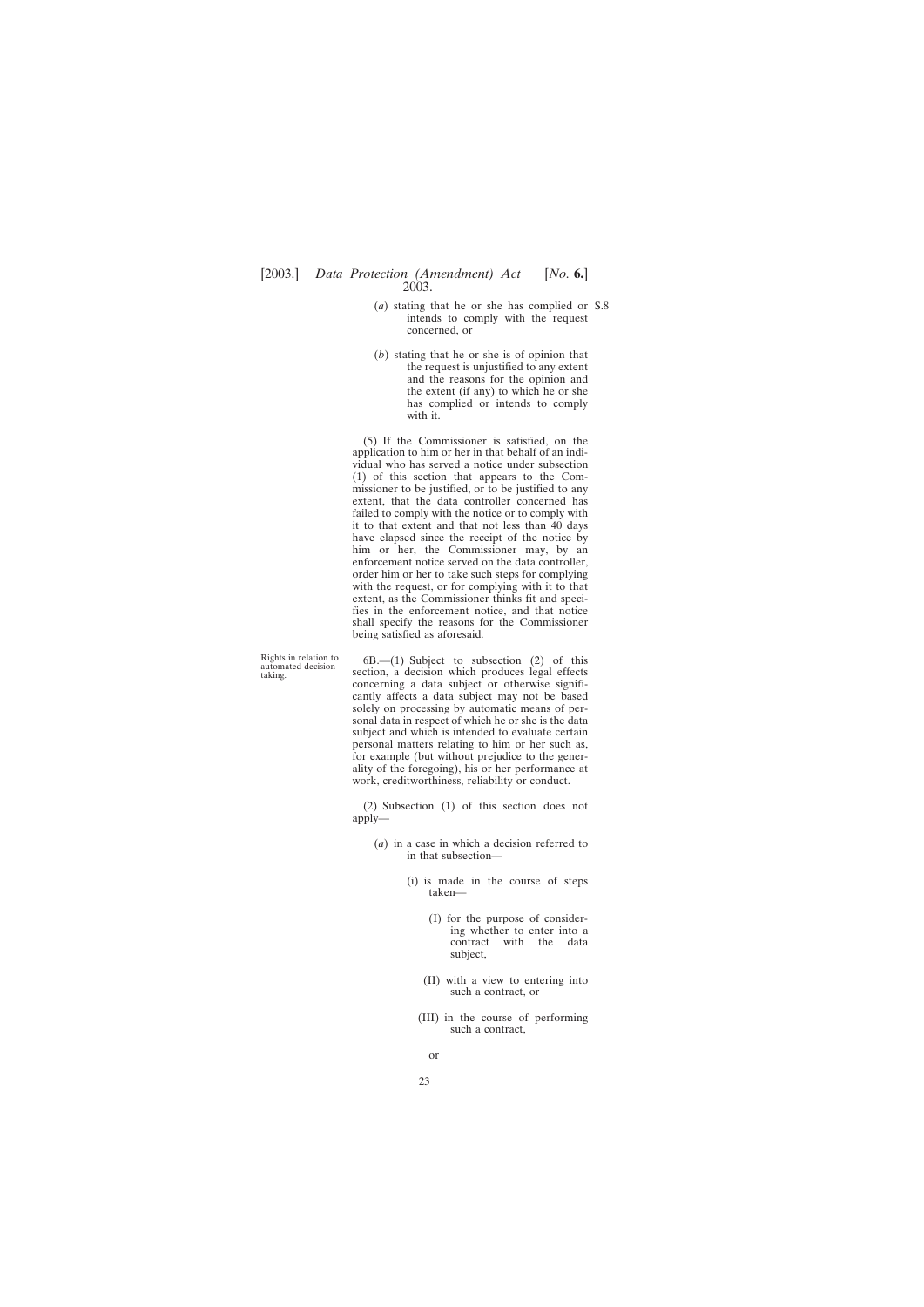- <span id="page-23-0"></span>(ii) is authorised or required by any enactment and the data subject has been informed of the proposal to make the decision, and
- (iii) either—
	- (I) the effect of the decision is to grant a request of the data subject, or
	- (II) adequate steps have been taken to safeguard the legitimate interests of the data subject by, for example (but without prejudice to the generality of the foregoing), the making of arrangements to enable him or her to make representations to the data controller in relation to the proposal,
- or
- (*b*) if the data subject consents to the processing referred to in subsection (1).''.

**9.**—Section 8 of the Principal Act is amended by—

- (*a*) the substitution of ''processing'' for ''disclosure'' in each place where it occurs, and
- (*b*) the deletion of paragraph (*g*).

**10.**—Section 9 of the Principal Act is amended by the insertion of the following subsections after subsection (1):

- "(1A) (*a*) The lawfulness of the processing of personal data (including their transmission to the Central Unit of Eurodac established pursuant to the Council Regulation) in accordance with the Council Regulation shall be monitored by the Commissioner.
	- (*b*) In paragraph (*a*) of this subsection, 'the Council Regulation' means Council Regulation (EC) No.  $2725/2000$  of 11 December  $2000^{(2)}$  concerning the establishment of Eurodac for the comparison of fingerprints for the effective application of the Dublin Convention.

(1B) The Commissioner shall arrange for the dissemination in such form and manner as he or she considers appropriate of—

- (*a*) any Community finding (within the meaning of subsection (2)(*b*) (inserted by the *Act of 2003*) of section 11 of this Act),
- (*b*) any decision of the European Commission or the European Council under the procedure provided for in Article 31(2) of the Directive that is made for the

 $(2)$  O.J. No. L 316, 15.12.00, p. 0001-0010.

Amendment of section 8 (disclosure of personal data in certain cases) of Principal Act.

Additional functions of Commissioner.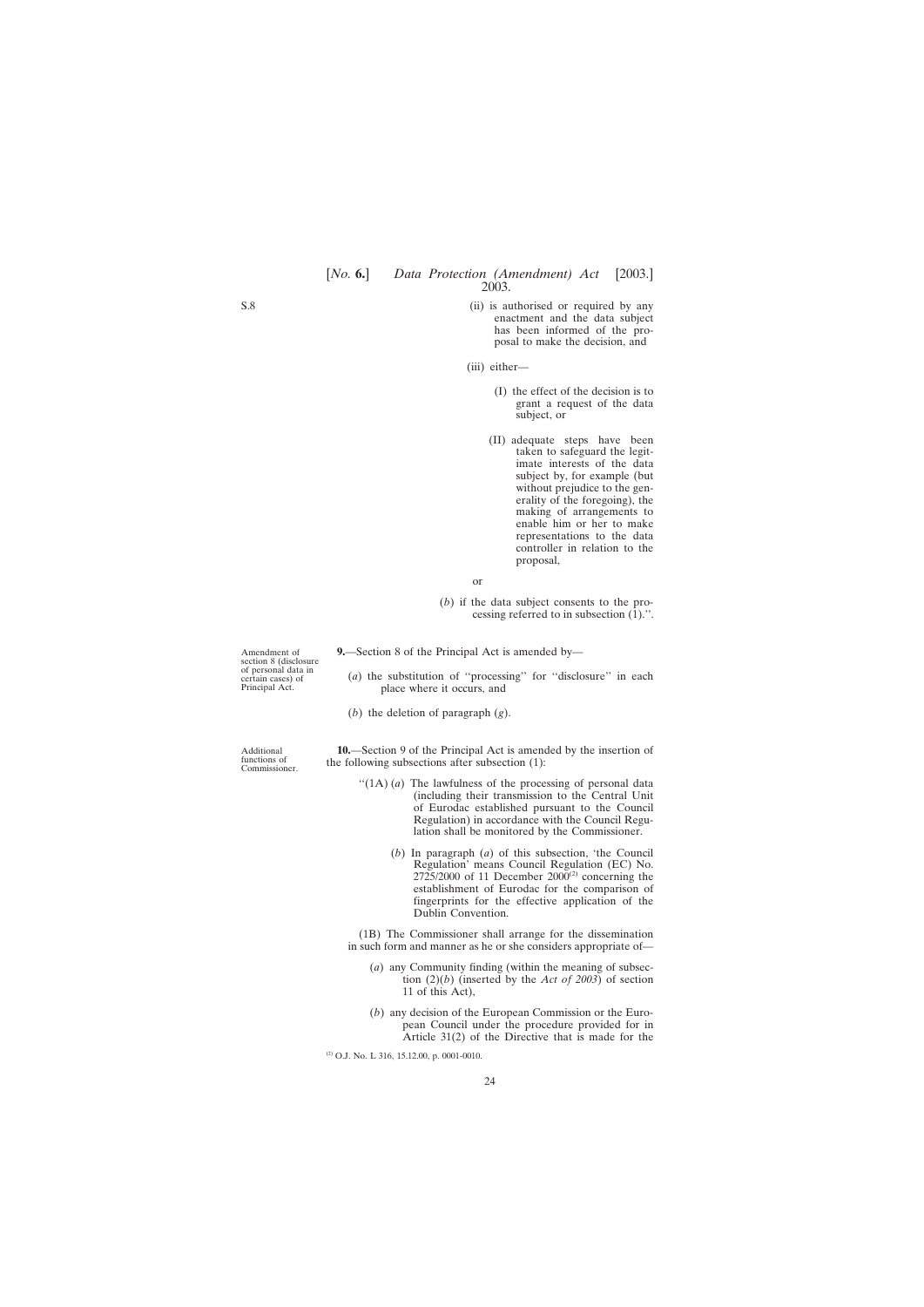purposes of paragraph 3 or 4 of Article 26 of the S.10 Directive, and

<span id="page-24-0"></span>(*c*) such other information as may appear to him or her to be expedient to give to data controllers in relation to the protection of the rights and freedoms of data subjects in respect of the processing of personal data in countries and territories outside the European Economic Area.

(1C) The Commissioner shall be the supervisory authority in the State for the purposes of the Directive.

(1D) The Commissioner shall also perform any functions in relation to data protection that the Minister may confer on him or her by regulations for the purpose of enabling the Government to give effect to any international obligations of the State.''.

**11.**—Section 10 of the Principal Act is amended—

 $(a)$  in subsection  $(1)$ —

Amendment of section 10 (enforcement of data protection) of Principal Act.

- (i) in paragraph (*a*), by the deletion of ''by a data controller or a data processor'', and
- (ii) in paragraph  $(b)$ , by the substitution of the following subparagraph for subparagraph (ii):
	- ''(ii) if he or she is unable to arrange, within a reasonable time, for the amicable resolution by the parties concerned of the matter the subject of the complaint, notify in writing the individual who made the complaint of his or her decision in relation to it and that the individual may, if aggrieved by the decision, appeal against it to the Court under section 26 of this Act within 21 days from the receipt by him or her of the notification.'',
- (*b*) by the insertion of the following subsection after subsection (1):

"(1A) The Commissioner may carry out or cause to be carried out such investigations as he or she considers appropriate in order to ensure compliance with the provisions of this Act and to identify any contravention thereof.'',

- (*c*) in subsection (2), by the deletion of '', being a data controller or a data processor,'',
- (*d*) in subsection (3), by the substitution of the following paragraph for paragraph (*a*):
	- "(*a*) to block, rectify, erase or destroy any of the data concerned, or'',

and

(*e*) in subsection (7), by the substitution of the following for so much of the subsection as follows paragraph (*a*):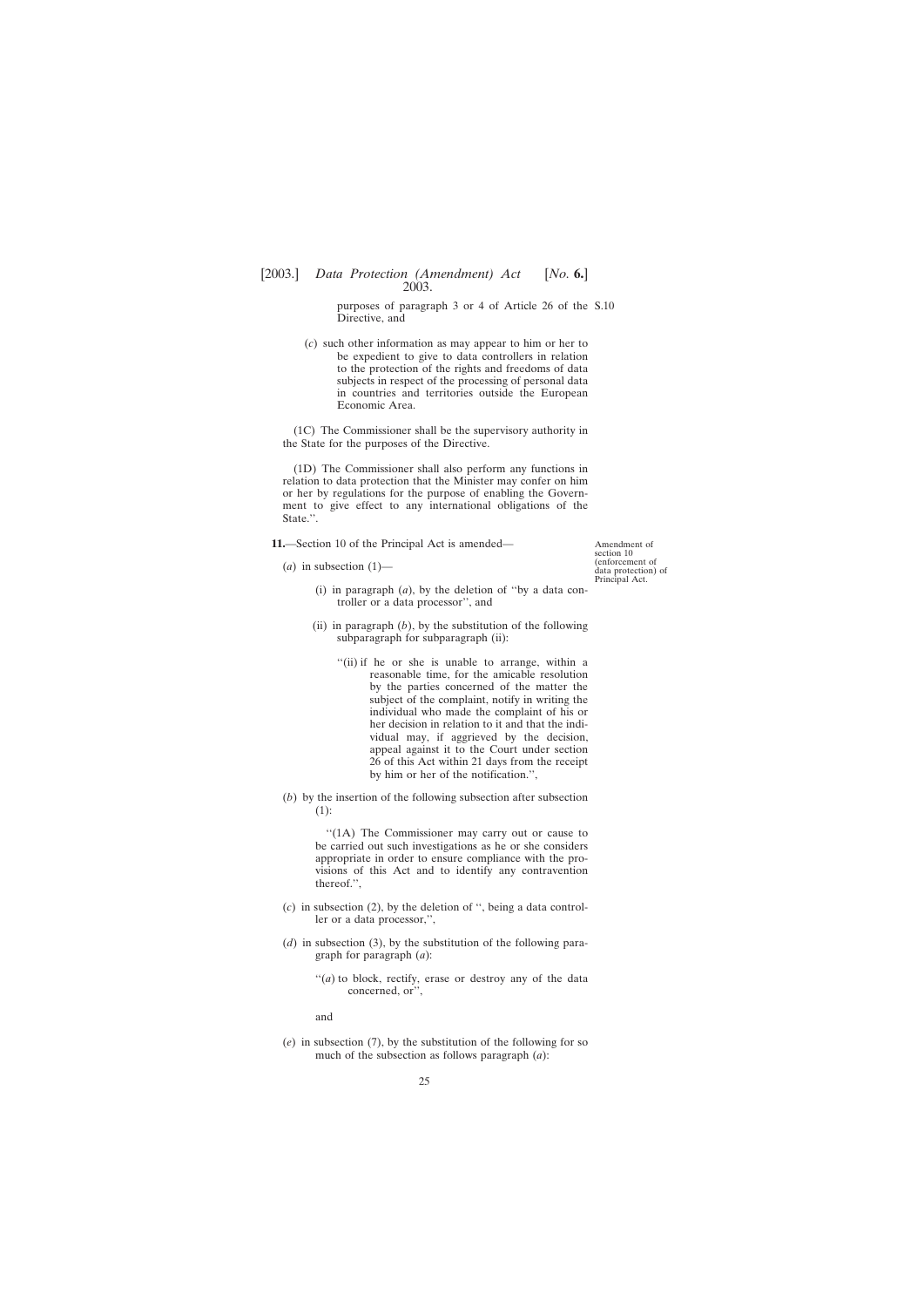<span id="page-25-0"></span>S.11

 $f'(b)$  if such compliance materially modifies the data concerned, any person to whom the data were disclosed during the period beginning 12 months before the date of the service of the enforcement notice concerned and ending immediately before such compliance unless such notification proves impossible or involves a disproportionate effort,

of the blocking, rectification, erasure, destruction or statement concerned.''.

Restriction on transfer of personal data outside State.

**12.**—The following section is substituted for section 11 of the Principal Act:

 $"11.$ —(1) The transfer of personal data to a country or territory outside the European Economic Area may not take place unless that country or territory ensures an adequate level of protection for the privacy and the fundamental rights and freedoms of data subjects in relation to the processing of personal data having regard to all the circumstances surrounding the transfer and, in particular, but without prejudice to the generality of the foregoing, to—

- (*a*) the nature of the data,
- (*b*) the purposes for which and the period during which the data are intended to be processed,
- (*c*) the country or territory of origin of the information contained in the data,
- (*d*) the country or territory of final destination of that information,
- (*e*) the law in force in the country or territory referred to in paragraph (*d*),
- (*f*) any relevant codes of conduct or other rules which are enforceable in that country or territory,
- (*g*) any security measures taken in respect of the data in that country or territory, and
- (*h*) the international obligations of that country or territory.
- (2) (*a*) Where in any proceedings under this Act a question arises—
	- (i) whether the adequate level of protection specified in subsection (1) of this section is ensured by a country or territory outside the European Economic Area to which personal data are to be transferred, and
	- (ii) a Community finding has been made in relation to transfers of the kind in question,

the question shall be determined in accordance with that finding.

(*b*) In paragraph (*a*) of this subsection 'Community finding' means a finding of the European Commission made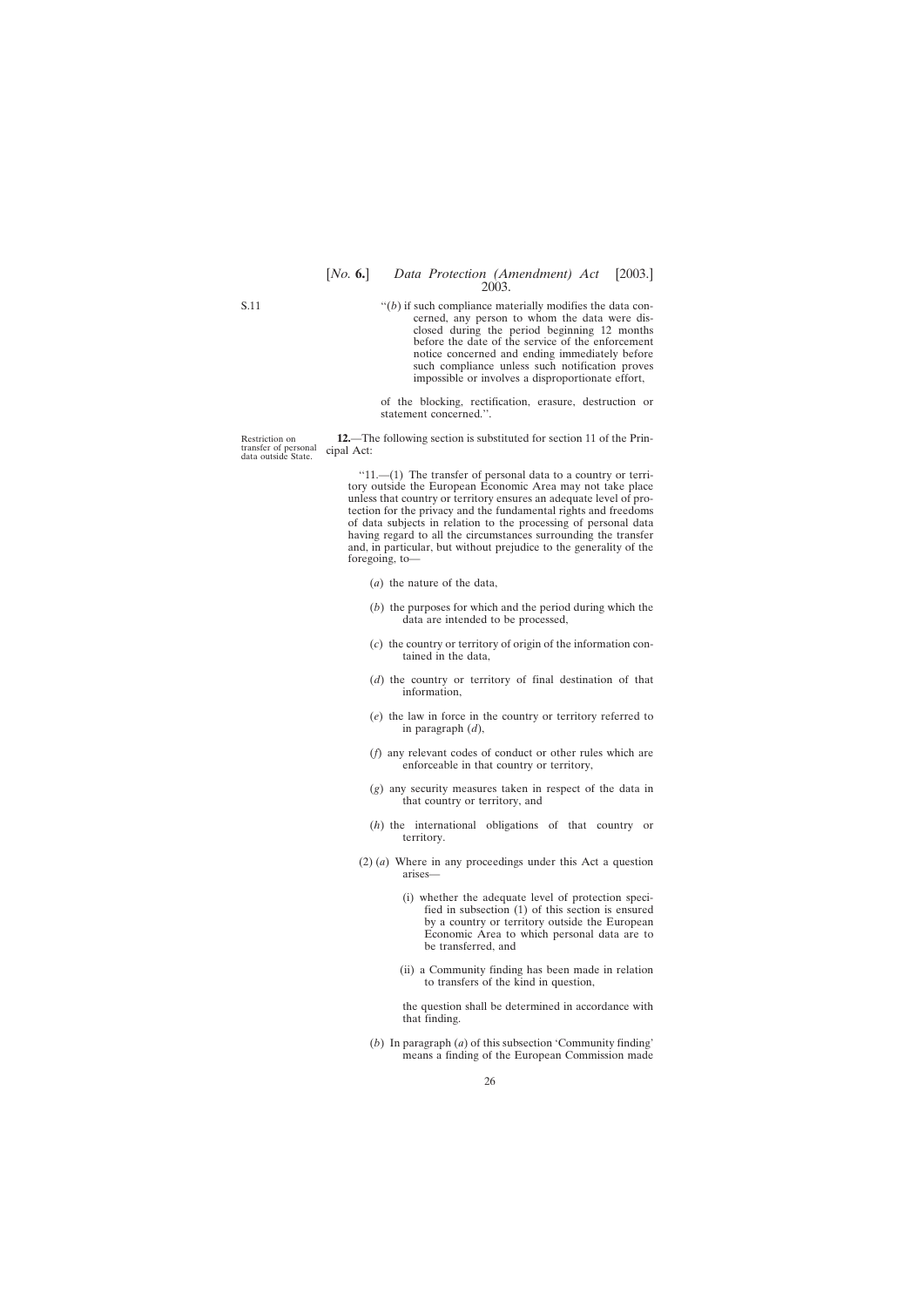for the purposes of paragraph (4) or (6) of Article S.1225 of the Directive under the procedure provided for in Article 31(2) of the Directive in relation to whether the adequate level of protection specified in subsection (1) of this section is ensured by a country or territory outside the European Economic Area.

(3) The Commissioner shall inform the Commission and the supervisory authorities of the other Member States of any case where he or she considers that a country or territory outside the European Economic Area does not ensure the adequate level of protection referred to in subsection (1) of this section.

- (4) (*a*) This section shall not apply to a transfer of data if—
	- (i) the transfer of the data or the information constituting the data is required or authorised by or under—
		- (I) any enactment, or
		- (II) any convention or other instrument imposing an international obligation on the State,
	- (ii) the data subject has given his or her consent to the transfer,
	- (iii) the transfer is necessary—
		- (I) for the performance of a contract between the data subject and the data controller, or
		- (II) for the taking of steps at the request of the data subject with a view to his or her entering into a contract with the data controller,
	- (iv) the transfer is necessary—
		- (I) for the conclusion of a contract between the data controller and a person other than the data subject that—
			- (A) is entered into at the request of the data subject, and
			- (B) is in the interests of the data subject, or
		- (II) for the performance of such a contract,
	- (v) the transfer is necessary for reasons of substantial public interest,
	- (vi) the transfer is necessary for the purpose of obtaining legal advice or for the purpose of or in connection with legal proceedings or prospective legal proceedings or is otherwise necessary for the purposes of establishing or defending legal rights,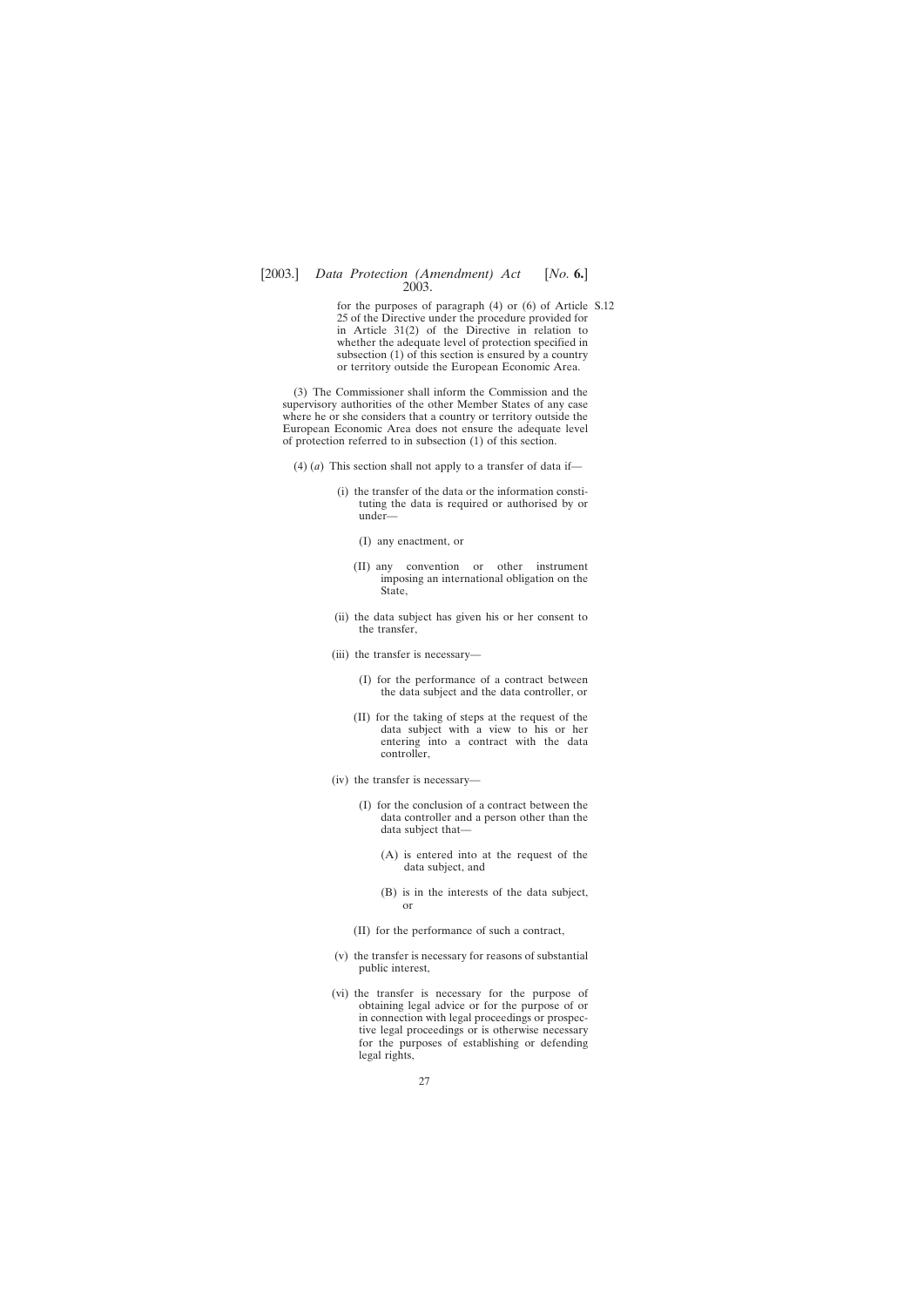- (vii) the transfer is necessary in order to prevent injury or other damage to the health of the data subject or serious loss of or damage to property of the data subject or otherwise to protect his or her vital interests, and informing the data subject of, or seeking his or her consent to, the transfer is likely to damage his or her vital interests,
- (viii) the transfer is of part only of the personal data on a register established by or under an enactment, being—
	- (I) a register intended for consultation by the public, or
	- (II) a register intended for consultation by persons having a legitimate interest in its subject matter,

and, in the case of a register referred to in clause (II) of this subparagraph, the transfer is made, at the request of, or to, a person referred to in that clause and any conditions to which such consultation is subject are complied with by any person to whom the data are or are to be transferred, or

- (ix) the transfer has been authorised by the Commissioner where the data controller adduces adequate safeguards with respect to the privacy and fundamental rights and freedoms of individuals and for the exercise by individuals of their relevant rights under this Act or the transfer is made on terms of a kind approved by the Commissioner as ensuring such safeguards.
- (*b*) The Commissioner shall inform the European Commission and the supervisory authorities of the other states in the European Economic Area of any authorisation or approval under paragraph (*a*)(ix) of this subsection.
- (*c*) The Commissioner shall comply with any decision of the European Commission under the procedure laid down in Article 31.2 of the Directive made for the purposes of paragraph 3 or 4 of Article 26 of the **Directive**

(5) The Minister may, after consultation with the Commissioner, by regulations specify—

- (*a*) the circumstances in which a transfer of data is to be taken for the purposes of subsection  $(4)(a)(v)$  of this section to be necessary for reasons of substantial public interest, and
- (*b*) the circumstances in which such a transfer which is not required by or under an enactment is not to be so taken.

S.12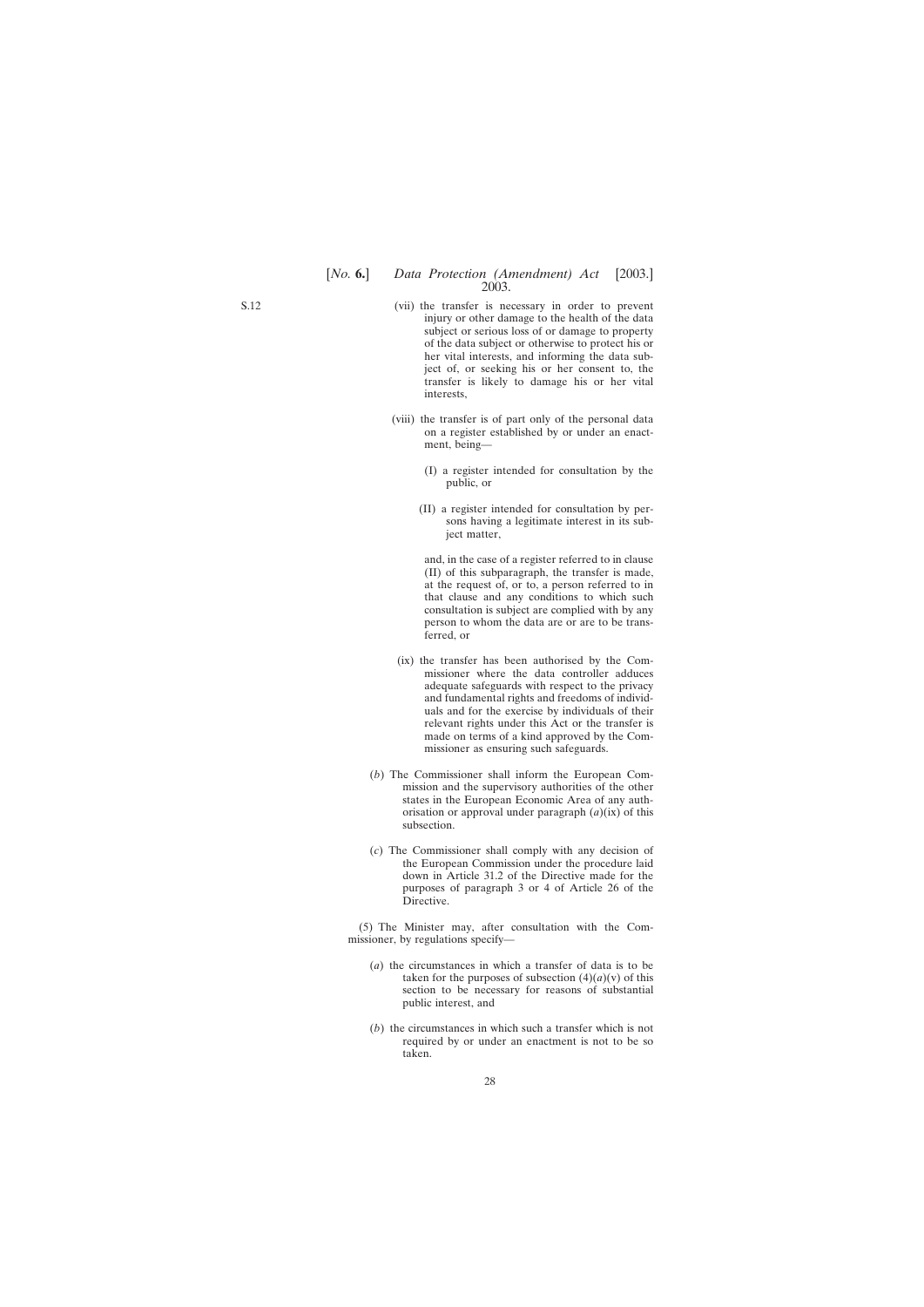(6) Where, in relation to a transfer of data to a country or S.12territory outside the European Economic Area, a data controller adduces the safeguards for the data subject concerned referred to in subsection  $(4)(a)(ix)$  of this section by means of a contract embodying the contractual clauses referred to in paragraph 2 or 4 of Article 26 of the Directive, the data subject shall have the same right—

- (*a*) to enforce a clause of the contract conferring rights on him or her or relating to such rights, and
- (*b*) to compensation or damages for breach of such a clause,

that he or she would have if he or she were a party to the contract.

(7) The Commissioner may, subject to the provisions of this section, prohibit the transfer of personal data from the State to a place outside the State unless such transfer is required or authorised by or under any enactment or required by any convention or other instrument imposing an international obligation on the State.

(8) In determining whether to prohibit a transfer of personal data under this section, the Commissioner shall also consider whether the transfer would be likely to cause damage or distress to any person and have regard to the desirability of facilitating international transfers of data.

(9) A prohibition under subsection (7) of this section shall be effected by the service of a notice (referred to in this Act as a prohibition notice) on the person proposing to transfer the data concerned.

- (10) A prohibition notice shall—
	- (*a*) prohibit the transfer concerned either absolutely or until the person aforesaid has taken such steps as are specified in the notice for protecting the interests of the data subjects concerned,
	- (*b*) specify the time when it is to take effect,
	- (*c*) specify the grounds for the prohibition, and
	- (*d*) subject to subsection (12) of this section, state that the person concerned may appeal to the Court under section 26 of this Act against the prohibition specified in the notice within 21 days from the service of the notice on him or her.

(11) Subject to subsection (12) of this section, the time specified in a prohibition notice for compliance with the prohibition specified therein shall not be expressed to expire before the end of the period of 21 days specified in subsection (10)(*d*) of this section and, if an appeal is brought against the prohibition, the prohibition need not be complied with and subsection (15) of this section shall not apply in relation thereto, pending the determination or withdrawal of the appeal.

(12) If the Commissioner—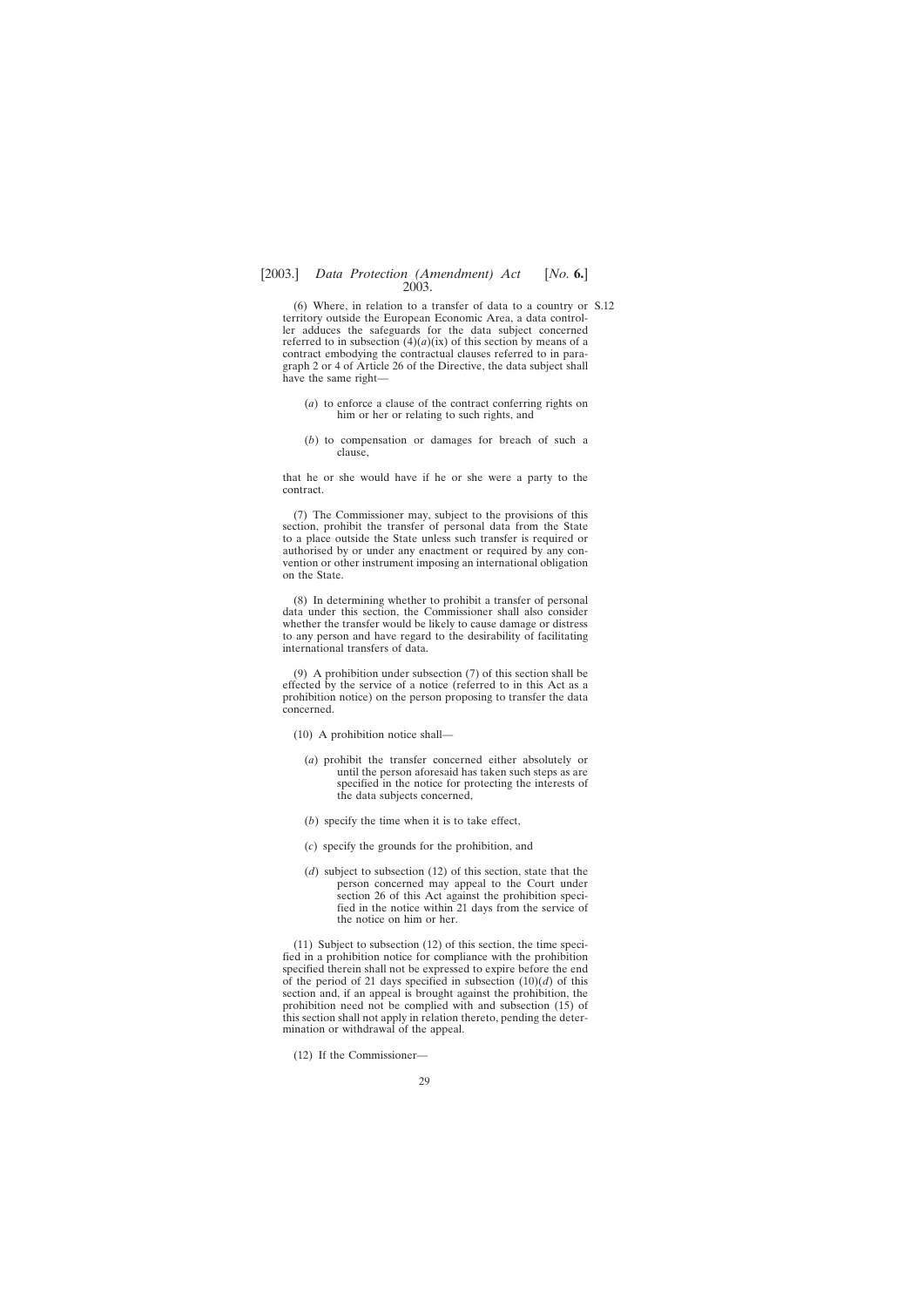#### <span id="page-29-0"></span>[*No.* **6.**] *Data Protection (Amendment) Act* [2003.] 2003.

- (*a*) by reason of special circumstances, is of opinion that a prohibition specified in a prohibition notice should be complied with urgently, and
- (*b*) includes a statement to that effect in the notice,

subsections  $(10)(d)$  and  $(11)$  of this section shall not apply in relation to the notice but the notice shall contain a statement of the effect of the provisions of section 26 (other than subsection (3)) of this Act and shall not require compliance with the prohibition before the end of the period of 7 days beginning on the date on which the notice is served.

(13) The Commissioner may cancel a prohibition notice and, if he or she does so, shall notify in writing the person on whom it was served accordingly.

- (14) (*a*) This section applies, with any necessary modifications, to a transfer of information from the State to a place outside the State for conversion into personal data as it applies to a transfer of personal data from the State to such a place.
	- (*b*) In paragraph (*a*) of this subsection 'information' means information (not being data) relating to a living individual who can be identified from it.

(15) A person who, without reasonable excuse, fails or refuses to comply with a prohibition specified in a prohibition notice shall be guilty of an offence.''.

Prior checking of processing by Commissioner.

**13.**—The following section is inserted into the Act of 1988 after section 12:

''12A.—(1) This section applies to any processing that is of a prescribed description, being processing that appears to the Commissioner to be particularly likely—

- (*a*) to cause substantial damage or substantial distress to data subjects, or
- (*b*) otherwise significantly to prejudice the rights and freedoms of data subjects.
- (2) The Commissioner, on receiving—
	- (*a*) an application under section 17 of this Act by a person to whom section 16 of this Act applies for registration in the register and any prescribed information and any other information that he or she may require, or
	- (*b*) a request from a data controller in that behalf,

shall consider and determine—

(i) whether any of the processing to which the application or request relates is processing to which this section applies,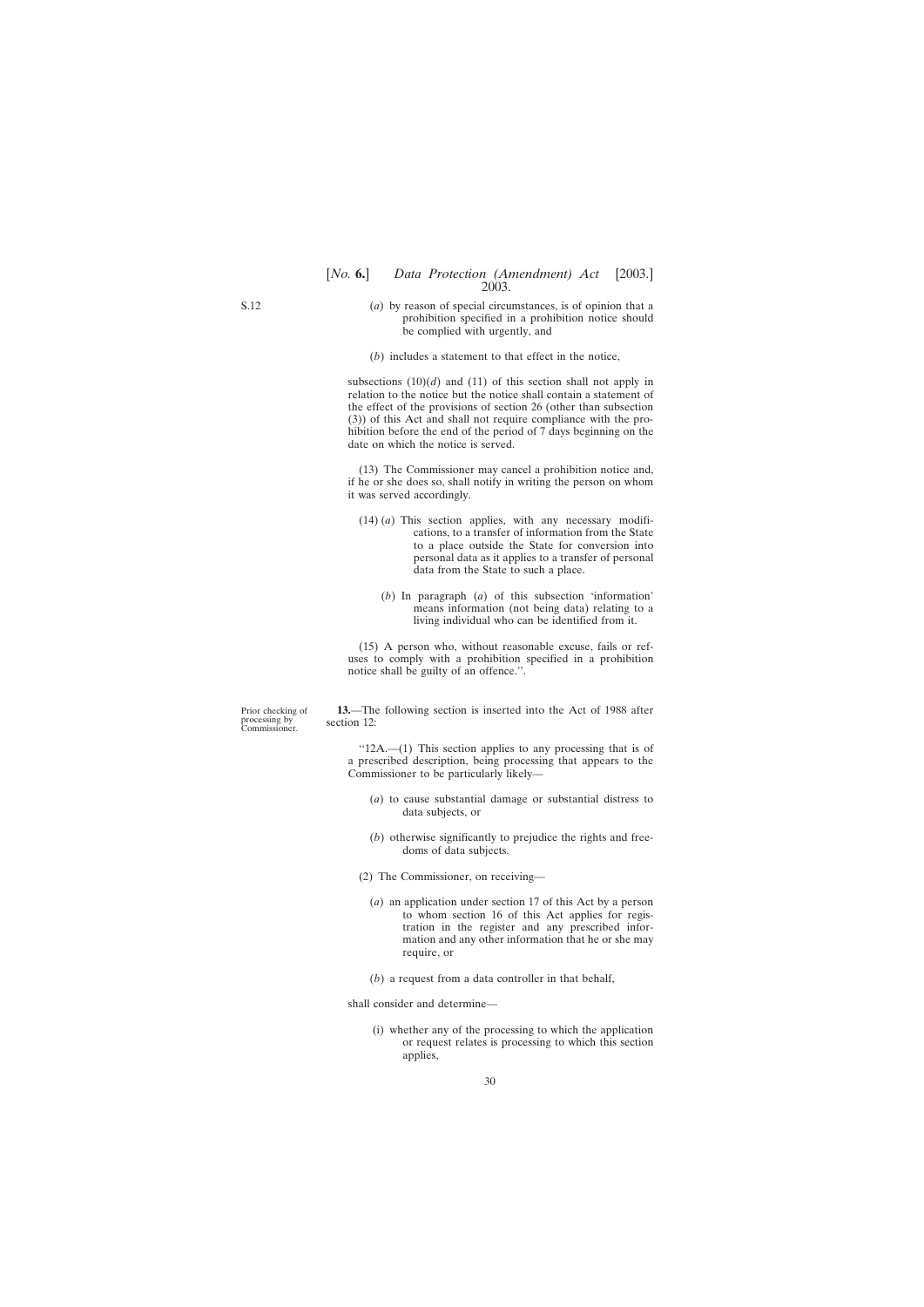(ii) if it does, whether the processing to which this section S.13applies is likely to comply with the provisions of this Act.

(3) Subject to subsection (4) of this section, the Commissioner shall, within the period of 90 days from the day on which he or she receives an application or a request referred to in subsection (2) of this section, serve a notice on the data controller concerned stating the extent to which, in the opinion of the Commissioner, the proposed processing is likely or unlikely to comply with the provisions of this Act.

(4) Before the end of the period referred to in subsection (3), the Commissioner may, by reason of special circumstances, extend that period once only, by notice in writing served on the data controller concerned, by such further period not exceeding 90 days as the Commissioner may specify in the notice.

(5) If, for the purposes of his or her functions under this section, the Commissioner serves an information notice on the data controller concerned before the end of the period referred to in subsection (3) of this section or that period as extended under subsection (4) of this section—

- (*a*) the period from the date of service of the notice to the date of compliance with the requirement in the notice, or
- (*b*) if the requirement is set aside under section 26 of this Act, the period from the date of such service to the date of such setting aside,

shall be added to the period referred to in the said subsection (3) or that period as so extended as aforesaid.

(6) Processing to which this section applies shall not be carried on unless—

- (*a*) the data controller has—
	- (i) previously made an application under section 17 of this Act and furnished the information specified in that section to the Commissioner, or
	- (ii) made a request under subsection (2) of this section,

and

- (*b*) the data controller has complied with any information notice served on him or her in relation to the matter, and
- (*c*) (i) the period of 90 days from the date of the receipt of the application or request referred to in subsection (3) of this section (or that period as extended under subsections (4) and (5) of this section or either of them) has elapsed without the receipt by the data controller of a notice under the said subsection (3), or
	- (ii) the data controller has received a notice under the said subsection (3) stating that the particular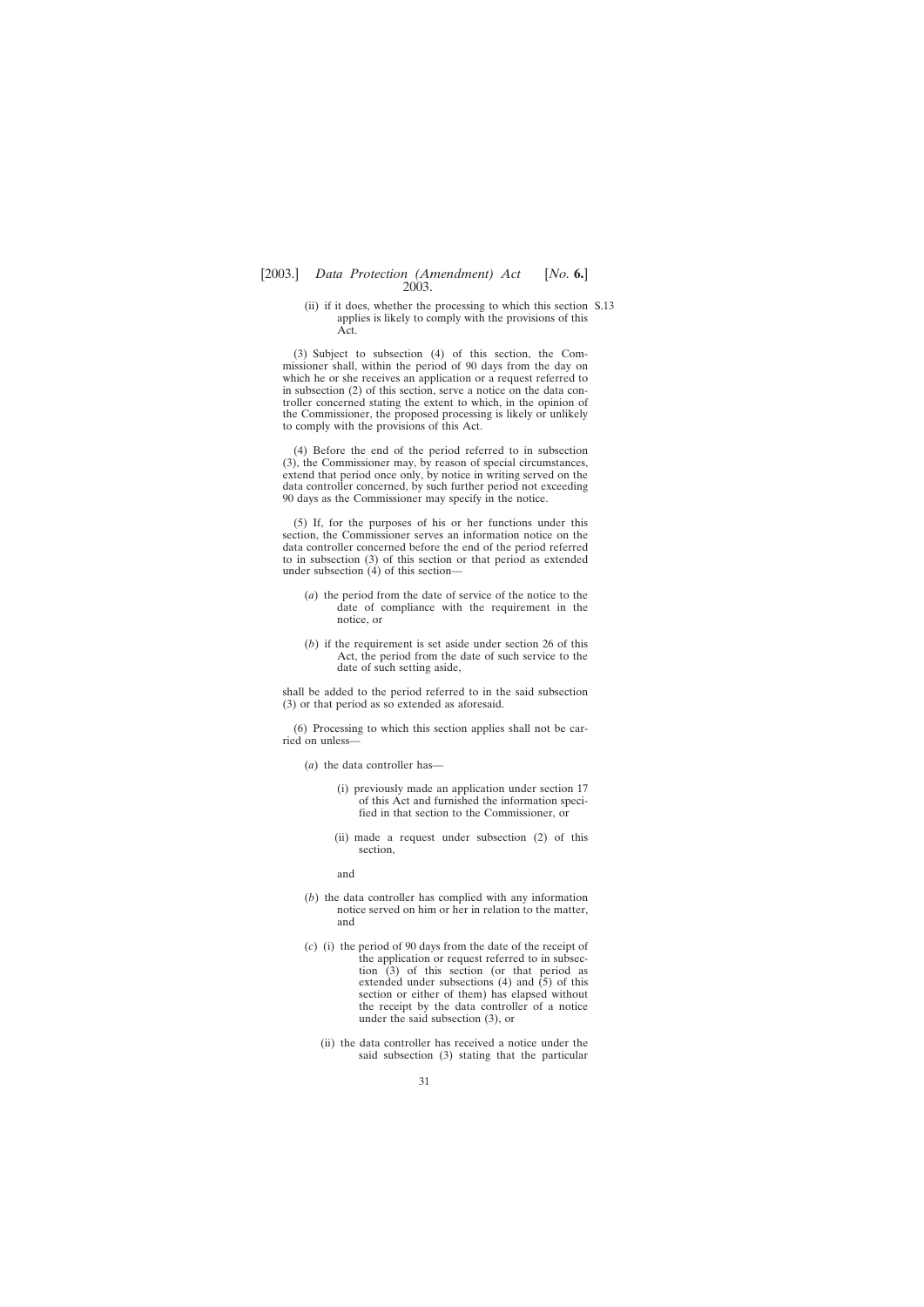processing proposed to be carried on is likely to comply with the provisions of this Act, or

- (iii) the data controller—
	- (I) has received a notice under the said subsection (3) stating that, if the requirements specified by the Commissioner (which he or she is hereby authorised to specify) and appended to the notice are complied with by the data controller, the processing proposed to be carried on is likely to comply with the provisions of this Act, and
	- (II) has complied with those requirements.

(7) A person who contravenes subsection (6) of this section shall be guilty of an offence.

(8) An appeal against a notice under subsection (3) of this section or a requirement appended to the notice may be made to and heard and determined by the Court under section 26 of this Act and that section shall apply as if such a notice and such a requirement were specified in subsection (1) of the said section 26.

(9) The Minister, after consultation with the Commissioner, may by regulations amend subsections  $(3)$ ,  $(4)$  and  $(6)$  of this section by substituting for the number of days for the time being specified therein a different number specified in the regulations.

(10) A data controller shall pay to the Commissioner such fee (if any) as may be prescribed in respect of the consideration by the Commissioner, in relation to proposed processing by the data controller, of the matters referred to in paragraphs (i) and (ii) of subsection (2) of this section and different fees may be prescribed in relation to different categories of processing.

(11) In this section a reference to a data controller includes a reference to a data processor.''.

**14.**—(1) Section 13 of the Principal Act is amended—

- (*a*) by the substitution of the following subsection for subsection (2):
	- ''(2) The Commissioner shall—
		- (*a*) where a code of practice (referred to subsequently in this section as a code) so prepared is submitted to him or her for consideration, consider the code and, after such consultation with such data subjects or persons representing data subjects and with the relevant trade associations or other bodies aforesaid as appears to him or her to be appropriate—
			- (i) if he or she is of opinion that the code provides for the data subjects concerned a measure of protection with regard to

Amendment of section 13 (codes of practice) of Principal Act.

<span id="page-31-0"></span>S.13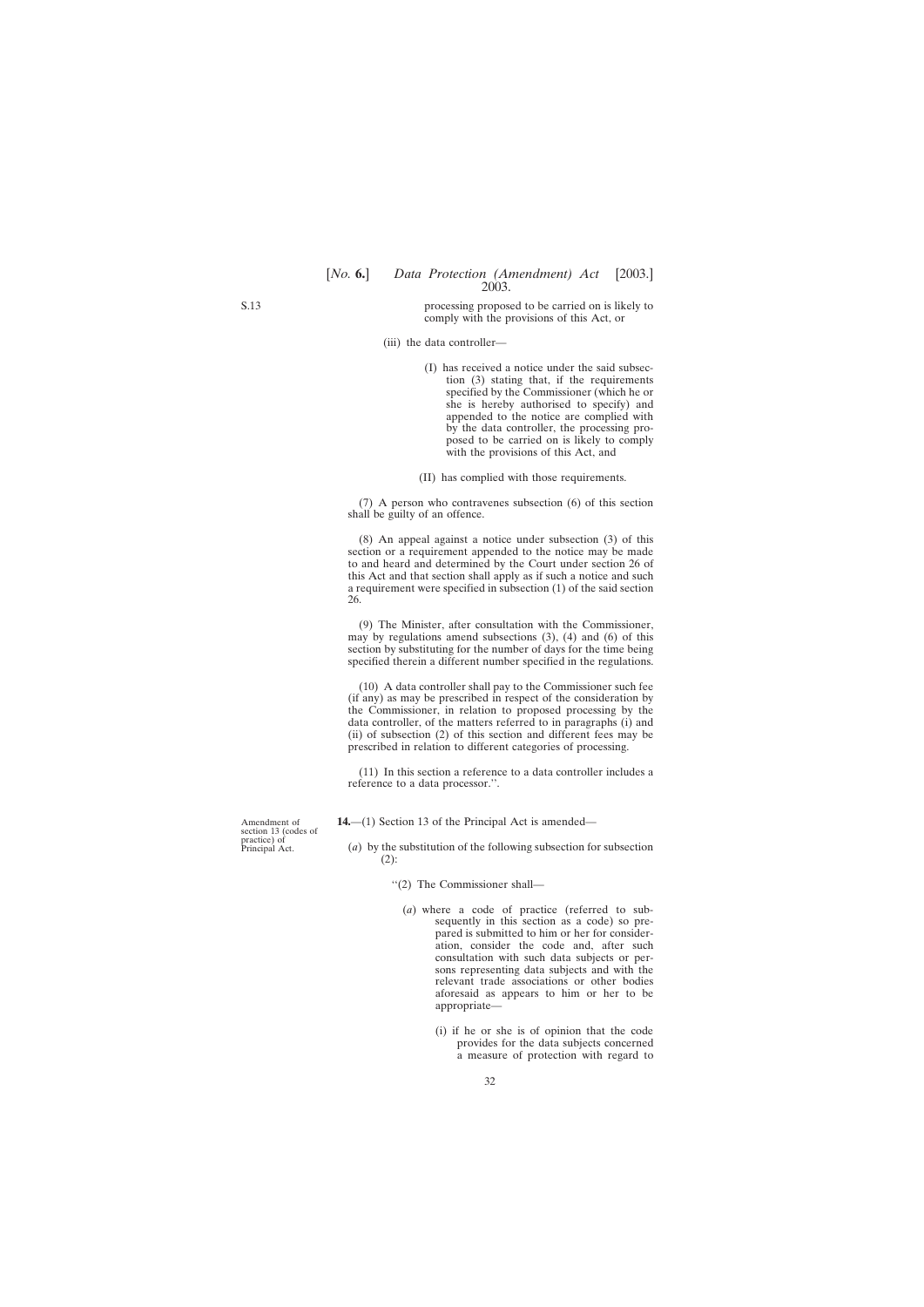personal data relating to them that con-S.14forms with that provided for by section 2, sections 2A to 2D (inserted by the *Act of 2003*) and sections 3 and 4 (other than subsection (8)) and 6 of this Act, approve of the code and encourage its dissemination to the data controllers concerned, and

- (ii) in any event notify the association or body concerned of his or her decision to approve or not to approve the code,
- (*b*) where he or she considers it necessary or desirable to do so and after such consultation with any trade associations or other bodies referred to in subsection (1) of this section having an interest in the matter and data subjects or persons representing data subjects as he or she considers appropriate, prepare, and arrange for the dissemination to such persons as he or she considers appropriate of, codes of practice for guidance as to good practice in dealing with personal data, and subsection (3) of this section shall apply to a code of practice prepared under this subsection as it applies to a code,
- (*c*) in such manner and by such means as he or she considers most effective for the purposes of this paragraph, promote the following of good practice by data controllers and, in particular, so perform his or her functions under this Act as to promote compliance with this Act by data controllers,
- (*d*) arrange for the dissemination in such form and manner as he or she considers appropriate of such information as appears to him or her to be expedient to give to the public about the operation of this Act, about the practices in processing of personal data (including compliance with the requirements of this Act) that appear to the Commissioner to be desirable having regard to the interests of data subjects and other persons likely to be affected by such processing and about other matters within the scope of his or her functions under this Act, and may give advice to any person in relation to any of those matters.'',

#### and

(*b*) by the insertion of the following subsections after subsection  $(4)$ :

> ''(5) The Commissioner shall be paid by a person in relation to whom a service is provided under this section such fee (if any) as may be prescribed and different fees may be prescribed in relation to different such services and different classes of persons.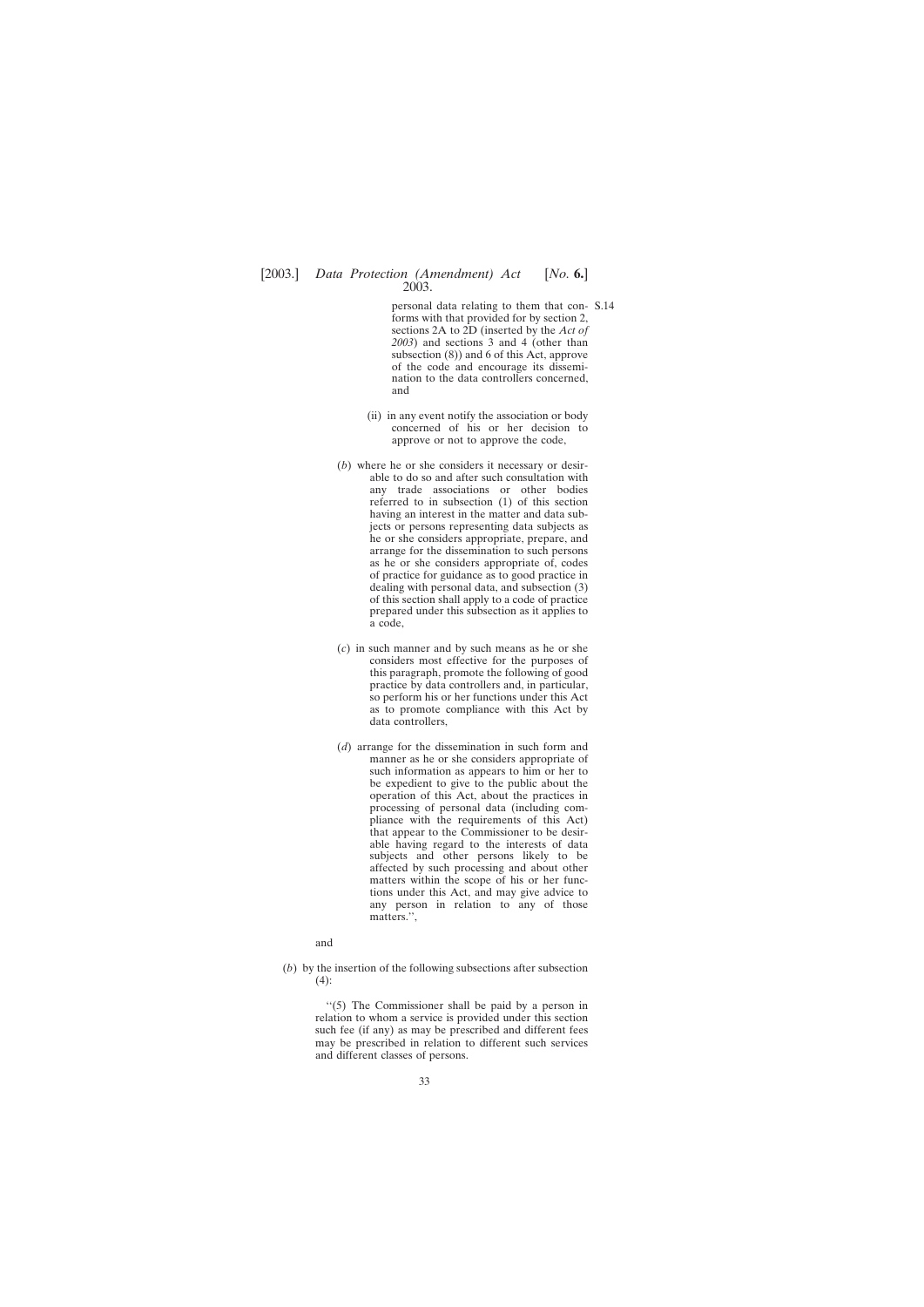(6) In proceedings in any court or other tribunal, any provision of a code, or a code of practice, approved under subsection (3) of this section that appears to the court or other tribunal concerned to be relevant to the proceedings may be taken into account in determining the question concerned.''.

2003.

(2) A code of practice approved under subsection (2) of the said section 13 and in force immediately before the commencement of this section shall continue in force after such commencement as if approved under subsection (2) (inserted by this section) of section 13 of the Principal Act.

**15.**—Section 14 of the Principal Act is amended by the insertion of the following subsection after subsection (2):

''(3) For the purposes of the law of defamation, a report under subsection (1) shall be absolutely privileged.''.

**16.**—Section 16 of the Act of 1988 is amended by the substitution of the following subsection for subsection (1):

''(1) In this section 'person to whom this section applies' means a data controller and a data processor (other than such (if any) categories of data controller and data processor as may be specified in regulations made by the Minister after consultation with the Commissioner) except in so far as—

- (*a*) they carry out—
	- (i) processing whose sole purpose is the keeping in accordance with law of a register that is intended to provide information to the public and is open to consultation either by the public in general or by any person demonstrating a legitimate interest,
	- (ii) processing of manual data (other than such categories, if any, of such data as may be prescribed), or
	- (iii) any combination of the foregoing categories of processing,
	- or
- (*b*) the data controller is a body that is not established or conducted for profit and is carrying out processing for the purposes of establishing or maintaining membership of or support for the body or providing or administering activities for individuals who are either members of the body or have regular contact with it.''.

**17.**—Section 17 of the Principal Act is amended—

Amendment of section 17 (applications for registration) of Principal Act.

- $(a)$  in subsection  $(1)$ 
	- (i) by the substitution of the following paragraph for paragraph (*b*):

<span id="page-33-0"></span>S.14

Amendment of section 16 (the register) of Principal Act.

Amendment of section 14 (annual report) of Principal

Act.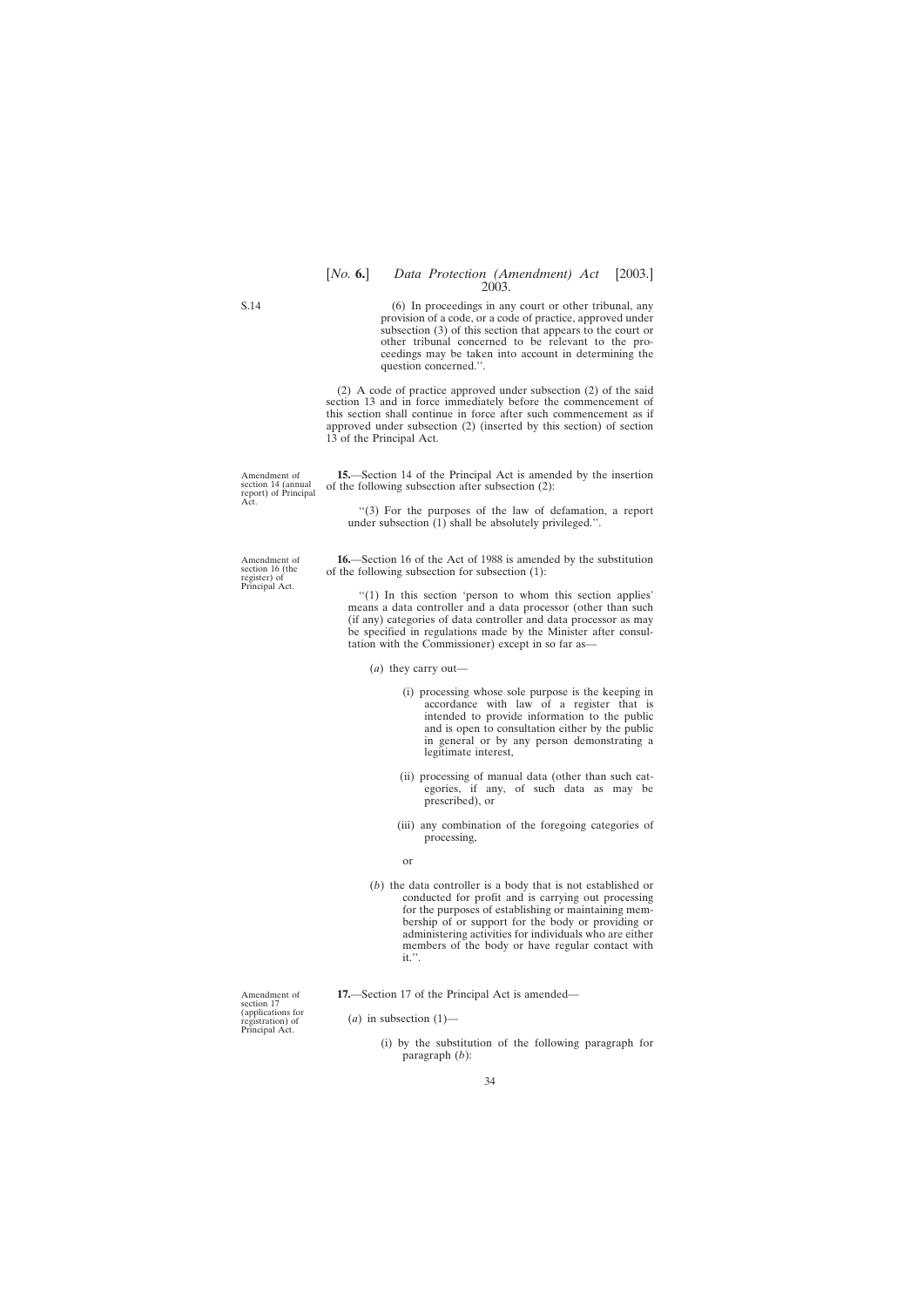<span id="page-34-0"></span>"(b) Where a data controller intends to keep per- $S.17$ sonal data for two or more related purposes, he or she shall make an application for registration in respect of those purposes and, subject to the provisions of this Act, entries shall be made in the register in accordance with any such application,'',

and

- (ii) by the insertion of the following paragraph after paragraph (*b*):
	- "(c) Where a data controller intends to keep personal data for two or more unrelated purposes, he shall make an application for separate registration in respect of each of those purposes and, subject to the provisions of this Act, entries shall be made in the register in accordance with each such application.'',

and

(*b*) by the substitution of the following subsection for subsection  $(3)$ :

> ''(3) The Commissioner shall not accept such an application for registration as aforesaid from a data controller who keeps sensitive personal data unless he or she is of opinion that appropriate safeguards for the protection of the privacy of the data subjects are being, and will continue to be, provided by him or her.''.

**18.**—Section 18 of the Principal Act is amended by the substitution Amendment of of the following subsection for subsection (2):

"(2) The prescribed period (which shall not be less than one Principal Act. year) shall be calculated—

- (*a*) in the case of a first registration from the date on which the relevant entry was made in the register, and
- (*b*) in the case of a registration which has been continued under this section, from the day following the expiration of the latest prescribed period.''.

**19.**—Section 31 of the Principal Act is amended in subsection (1) Amendment of by—

section 18 (duration and continuance of registration) of

section 31 (penalties) of Principal Act.

- (*a*) in paragraph (*a*), the substitution of " $\epsilon$ 3,000" for "£1,000", and
- (*b*) in paragraph (*b*), the substitution of " $\epsilon$ 100,000" for ''£50,000''.

**20.**—The Second Schedule to the Principal Act is amended by the Amendment of insertion of the following paragraph after paragraph 9:

Second Schedule (the Data Protection Principal Act.

''10. (1) A person who holds or held the office of Commissioner) to Commissioner or who is or was a member of the staff of the Commissioner shall not disclose to a person other than the Commissioner or such a member any information that is obtained by him or her in his capacity as Commissioner or as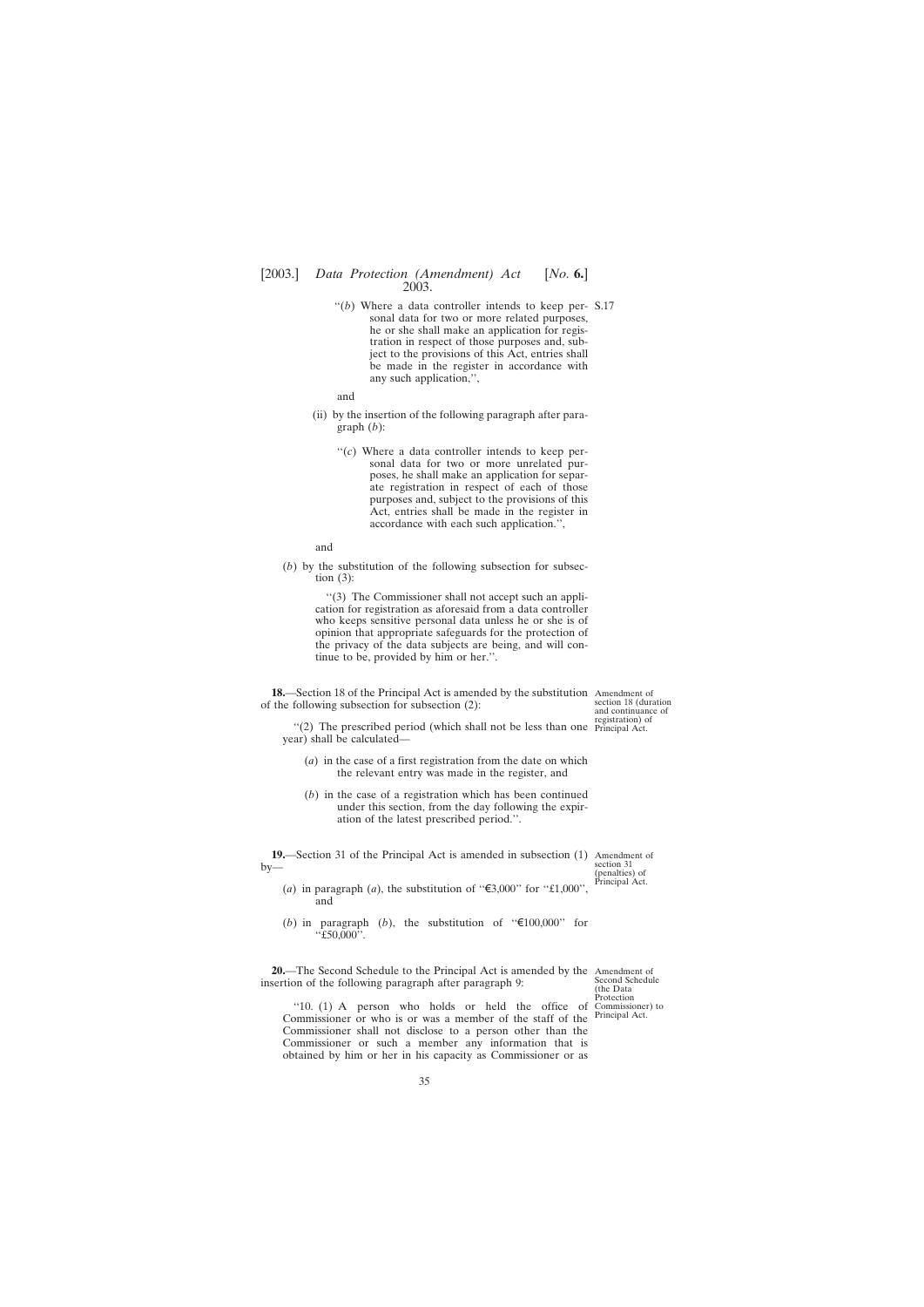such a member that could reasonably be regarded as confidential without the consent of the person to whom it relates.

> (2) A person who contravenes subparagraph (1) of this paragraph shall be guilty of an offence.''.

Journalism, literature and art.

**21.**—The following section is inserted into the Principal Act after section 22:

"22A.—(1) Personal data that are processed only for journalistic, artistic or literary purposes shall be exempt from compliance with any provision of this Act specified in subsection (2) of this section if—

- (*a*) the processing is undertaken solely with a view to the publication of any journalistic, literary or artistic material,
- (*b*) the data controller reasonably believes that, having regard in particular to the special importance of the public interest in freedom of expression, such publication would be in the public interest, and
- (*c*) the data controller reasonably believes that, in all the circumstances, compliance with that provision would be incompatible with journalistic, artistic or literary purposes.

(2) The provisions referred to in subsection (1) of this section are—

- (*a*) section 2 (as amended by the *Act of 2003*), other than subsection  $(1)(d)$ ,
- (*b*) sections 2A, 2B and 2D (which sections were inserted by the *Act of 2003*),
- (*c*) section 3,
- (*d*) sections 4 and 6 (which sections were amended by the *Act of 2003*), and
- (*e*) sections 6A and 6B (which sections were inserted by the *Act of 2003*).

(3) In considering for the purposes of subsection  $(1)(b)$  of this section whether publication of the material concerned would be in the public interest, regard may be had to any code of practice approved under subsections (1) or (2) of section 13 (as amended by the *Act of 2003*) of this Act.

(4) In this section 'publication', in relation to journalistic, artistic or literary material, means the act of making the material available to the public or any section of the public in any form or by any means.''.

**22.**—(1) Section 23 and subsections (3), (4) and (5) of section 24 and the Third Schedule of the Principal Act are repealed.

(2) The European Communities (Data Protection) Regulations 2001 (S.I. No. 626 of 2001) are hereby revoked.

Repeals and Revocation.

<span id="page-35-0"></span>S.20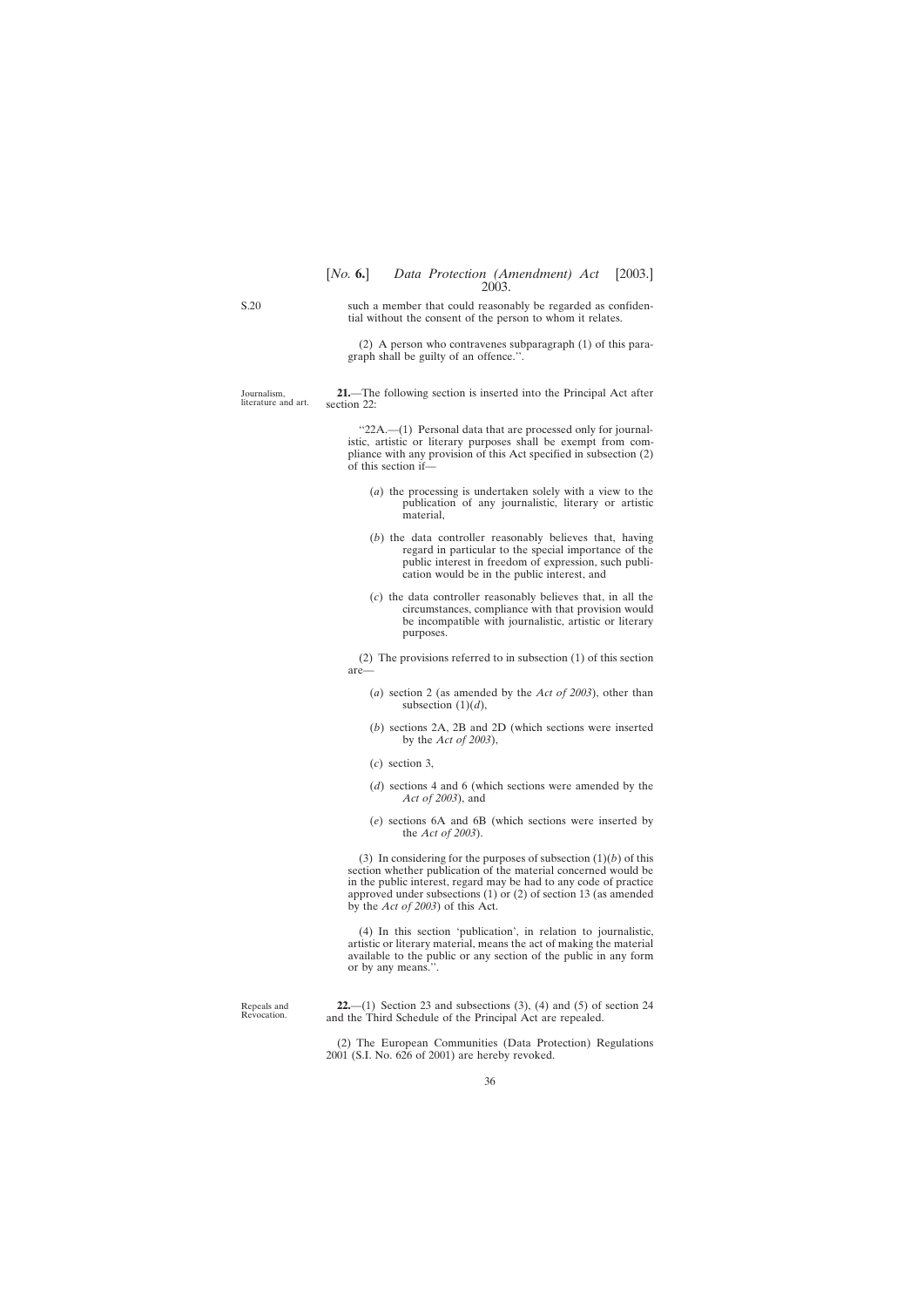<span id="page-36-0"></span>**23.**—(1) This Act may be cited as the Data Protection Short title, (Amendment) Act 2003.

collective citation, construction and commencement.

(2) This Act and the Principal Act may be cited together as the Data Protection Acts 1988 and 2003 and shall be construed together as one.

(3) Subject to the subsequent provisions of this section, this Act shall come into operation on such day or days as, by order or orders made by the Minister under this section, may be fixed therefor either generally or with reference to any particular purpose or provision and different days may be so fixed for different purposes and different provisions including the application of *section 22(1)* to different provisions specified therein.

- (4) This Act, in so far as it—
	- (*a*) amends section 2 of the Principal Act and applies it to manual data, and
	- (*b*) inserts sections 2A and 2B into that Act,

comes into operation on 24 October 2007 in respect of manual data held in relevant filing systems on the passing of this Act.

(5) Notwithstanding *subsection (4)*, a data controller shall, if so requested in writing by a data subject when making a request under section 4 of the Principal Act—

- (*a*) rectify, erase, block or destroy any data relating to him or her which are incomplete or inaccurate, or
- (*b*) cease holding manual data relating to him or her in a way incompatible with the legitimate purposes pursued by the data controller.